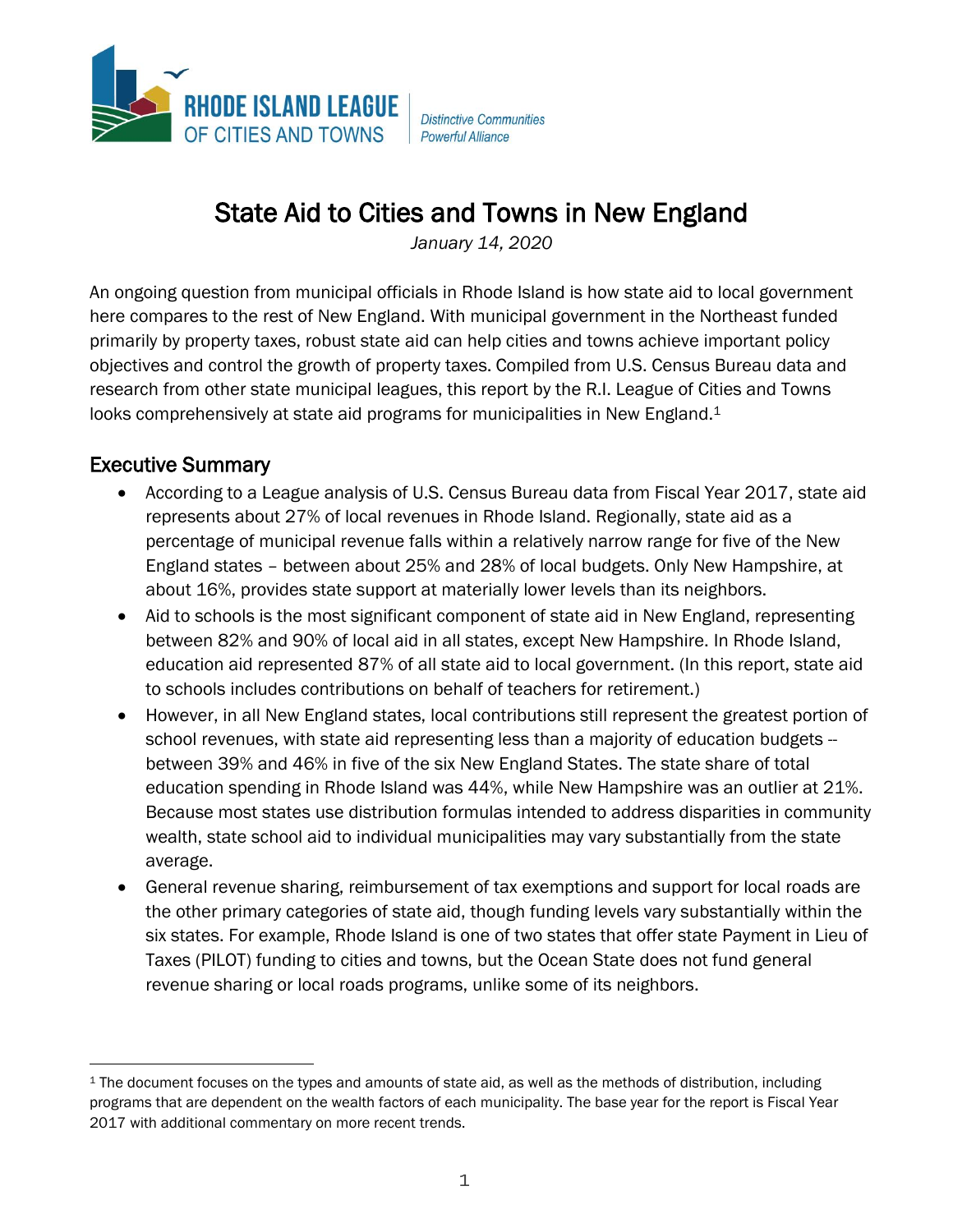- State school aid programs are generally structured to assure that poorer school districts receive greater support than wealthier districts. However, teacher retirement contributions from the state are at a set rate for all districts, irrespective of community wealth.
- General revenue sharing is generally intended to equalize disparities in community wealth, with more state aid going to lower-wealth communities. Municipal road programs are generally not distributed by community wealth. Tax exemption reimbursements may or may not be equalizing, depending on their unique nature in each state.

## Introduction

In every state, the Governor's annual budget request and the final budgets enacted by the legislature include some level of state aid to cities and towns. However, the amount and format of that aid varies substantially by state. To understand the similarities and differences in local aid in New England states, the League prepared this report to provide meaningful comparisons.

In the New England states, cities and towns have limited ability to use local option sales taxes or local personal income taxes. Principally for this reason, New England cities and towns rely heavily on the property tax. Thus, the level of state aid is a more significant factor in limiting property tax increases – or even reducing the property tax – in this region than in states where cities and towns have a broader tax base.

The goal of this report is to illustrate how the six New England states compare on state aid to cities and towns, as well as to illustrate to what extent state aid varies among different categories of communities within a state.

There are three sources of data for this report. The first is U.S. Census Bureau data, the second is state generated data, and the third is data from select municipalities. A description of these data sources and their strengths and limitations is described in Appendix A. Using that data, this report will summarize:

- The aggregate levels of state aid support by state;
- The focus on education aid relative to other municipal aid;
- The unique nature of certain state aid strategies; and
- The relative success in using state aid to equalize wealth disparities among communities.

## Census Bureau Data

Table 1 compares aggregate state aid as a percentage of municipal spending in each of the New England states, as reported by the U.S. Census Bureau for Fiscal Year 2017. The data show that, with the exception of New Hampshire, state aid as a percentage of total municipal revenue falls within a narrow range in five states from a low of 25.1% in Vermont to a high of 27.9% in Massachusetts. New Hampshire is the outlier at 16.1%, reflecting the state's relatively high reliance on the property tax and lack of broad-based state taxes such as a sales or income tax. The data also show that education spending represents the majority of municipal budgets in all six states.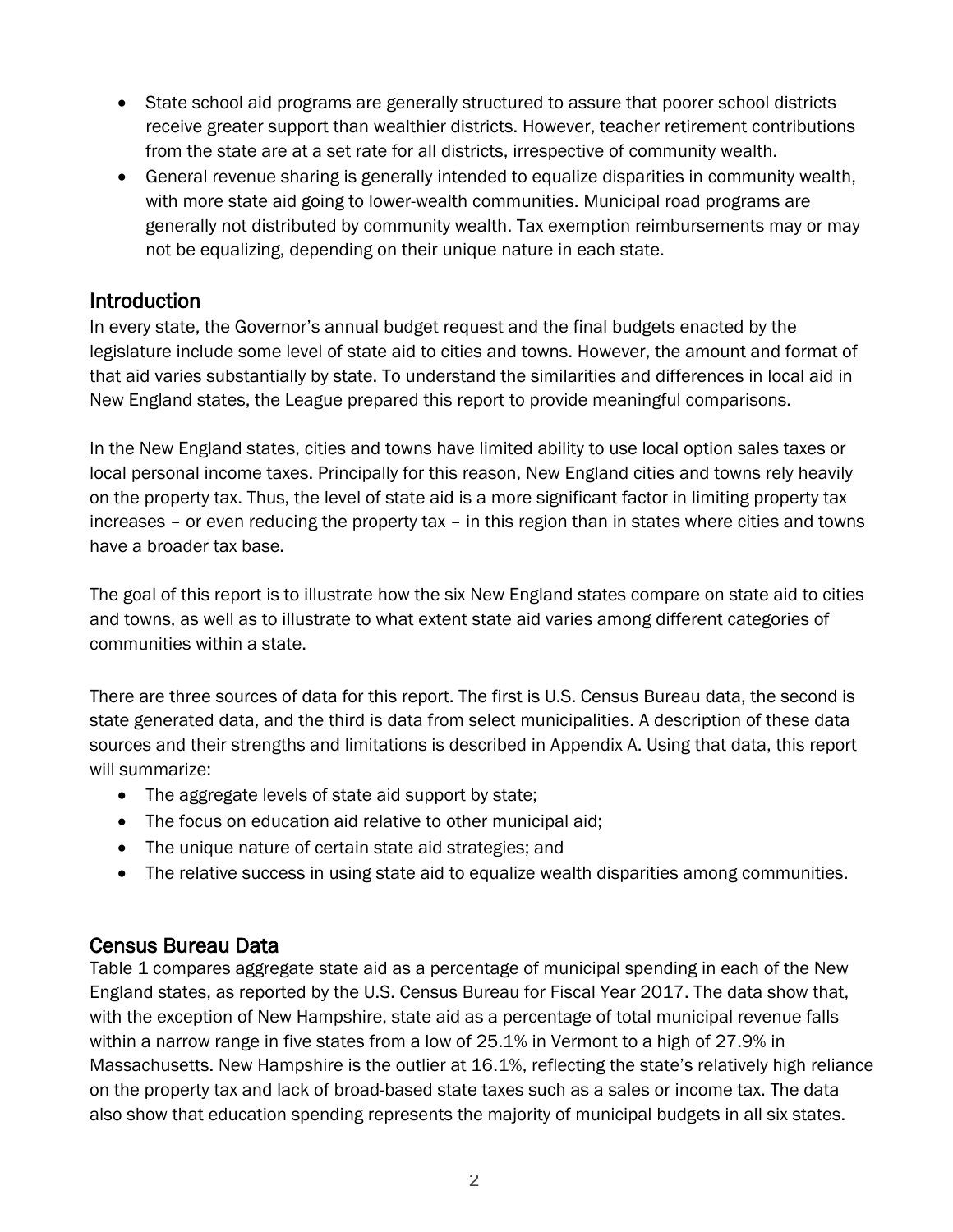| Table 1: State Aid & Local Revenues, FY 2017 (U.S. Census Bureau) |              |           |            |           |           |           |
|-------------------------------------------------------------------|--------------|-----------|------------|-----------|-----------|-----------|
| Amounts in \$1,000s                                               | <b>CT</b>    | <b>ME</b> | <b>MA</b>  | <b>NH</b> | <b>RI</b> | <b>VT</b> |
| <b>Municipal General Revenue</b>                                  | \$18,030,905 | 5,072,962 | 32,307,625 | 6,375,958 | 4,580,778 | 2,814,952 |
|                                                                   |              |           |            |           |           |           |
| Census - State Aid                                                | 4,920,275    | 1,346,352 | 9,013,592  | 1,430,771 | 1,247,163 | 1,763,078 |
| <b>State Property Tax</b>                                         |              | 38,643    | 6,598      | 405,186   | 2,633     | 1,056,635 |
| Adjusted State Aid <sup>2</sup>                                   | 4,920,275    | 1,307,709 | 9,006,994  | 1,025,585 | 1,244,530 | 706,443   |
|                                                                   |              |           |            |           |           |           |
| <b>State Aid as a % of Municipal</b>                              | 27.3%        | 25.8%     | 27.9%      | 16.1%     | 27.2%     | 25.1%     |
| Revenue                                                           |              |           |            |           |           |           |
|                                                                   |              |           |            |           |           |           |
| <b>Direct Municipal Expenditures</b>                              |              |           |            |           |           |           |
| Elem & Secondary Education                                        | 9,358,047    | 2,542,030 | 16,027,301 | 2,971,769 | 2,459,207 | 1,650,954 |
| Non-Education                                                     | 7,530,896    | 2,397,126 | 15,385,363 | 2,402,730 | 1,991,219 | 950,585   |
|                                                                   |              |           |            |           |           |           |
| <b>Total Municipal Expenditures</b>                               | \$16,888,943 | 4,939,156 | 31,412,664 | 5,374,499 | 4,450,426 | 2,601,539 |

## State-Generated Data

Working with colleagues in the other New England states, the League also collected comparable but more detailed data on state aid components in FY 2017, as shown in Table 2.

There are moderate differences between Census data and state-reported data in five of the six states. In addition to the adjustment in this report for state-collected and redistributed property taxes (see Footnote 2), other differences relate first to the sampling methods used by the Census Bureau in information collecting, especially for smaller towns. It is also clear that some intergovernmental state aid as reported in the Census data is going to special districts (especially water or sewer authorities) or county governments, which is not counted in state data sources as aid to cities and towns.

There were very significant differences in Census data for New Hampshire as compared with data received directly from the state itself. The Census data shows (after the deduction for the state mandated education property tax) state aid of over a billion dollars. The state-source data, which has been confirmed with New Hampshire representatives, shows state aid in FY 2017 of just over \$750 million. We have not been able to resolve this significant differential, although using either data source confirms that New Hampshire's state aid support for municipal government is significantly lower than the other states in New England. Using the state source data, New Hampshire's state aid as a percent of spending would be 14.0% in FY 2017 as compared with 16.1% using Census data.

<sup>&</sup>lt;sup>2</sup> In Vermont and New Hampshire, state-mandated property taxes for support of schools are reflected in the Census reporting as state aid. The data above deducts those amounts to arrive at net adjusted state aid from resources other than the property tax.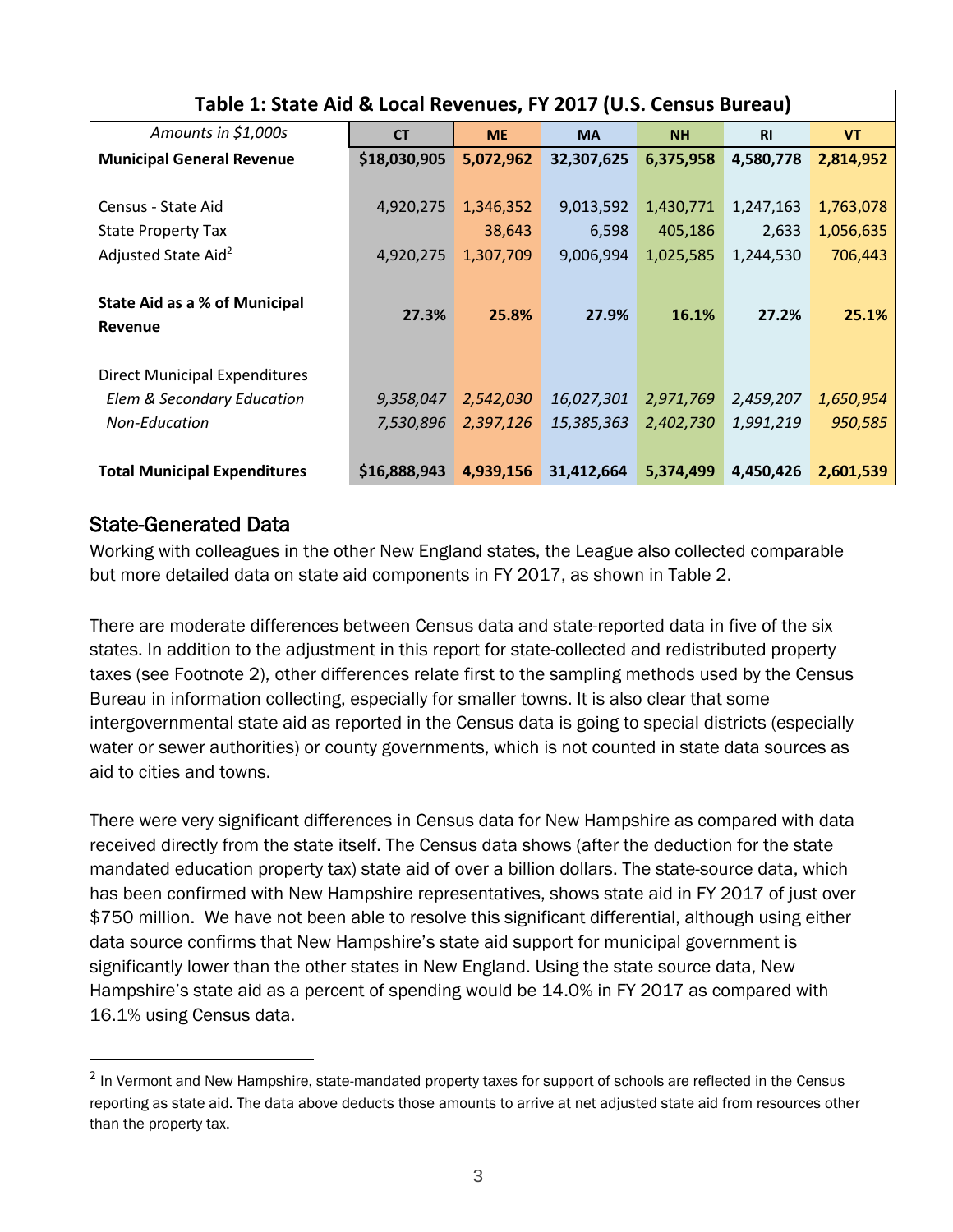| Table 2: State-Generated Data: State Aid by Category, FY 2017                                                                                                                                                                                                                                                                                                                                           |           |           |           |           |             |           |
|---------------------------------------------------------------------------------------------------------------------------------------------------------------------------------------------------------------------------------------------------------------------------------------------------------------------------------------------------------------------------------------------------------|-----------|-----------|-----------|-----------|-------------|-----------|
| Amounts in \$1,000s                                                                                                                                                                                                                                                                                                                                                                                     | <b>CT</b> | <b>ME</b> | <b>MA</b> | <b>NH</b> | $R_{\rm I}$ | <b>VT</b> |
| State Sources - Education                                                                                                                                                                                                                                                                                                                                                                               |           |           |           |           |             |           |
| Unrestricted                                                                                                                                                                                                                                                                                                                                                                                            | 2,012,400 | 954,536   | 4,628,013 | 564,007   | 896,303     | 260,900   |
| Retirement                                                                                                                                                                                                                                                                                                                                                                                              | 1,012,200 | 156,985   | 1,378,108 |           | 100,222     | 108,198   |
| Categorical                                                                                                                                                                                                                                                                                                                                                                                             | 590,144   | 7,179     | 1,388,759 | 70,951    | 91,336      | 266,900   |
| <b>Education - Total</b>                                                                                                                                                                                                                                                                                                                                                                                | 4,329,020 | 1,118,700 | 7,394,880 | 634,958   | 1,087,861   | 635,998   |
| State Ed Aid as a % of Total Ed Spending                                                                                                                                                                                                                                                                                                                                                                | 46.3%     | 44.0%     | 46.2%     | 21.4%     | 44.2%       | 38.5%     |
|                                                                                                                                                                                                                                                                                                                                                                                                         |           |           |           |           |             |           |
| State Ed Aid as % of all Local Aid                                                                                                                                                                                                                                                                                                                                                                      | 88.0%     | 85.5%     | 82.1%     | 61.9%     | 87.4%       | 90.0%     |
| State Sources - General Aid                                                                                                                                                                                                                                                                                                                                                                             |           |           |           |           |             |           |
| PILOT                                                                                                                                                                                                                                                                                                                                                                                                   | 181,700   |           | 26,770    |           | 41,979      |           |
| Revenue Sharing                                                                                                                                                                                                                                                                                                                                                                                         | 175,000   | 65,227    | 1,021,928 |           |             |           |
| Projects                                                                                                                                                                                                                                                                                                                                                                                                | 60,000    | 6,594     | 70,154    | 8,801     |             |           |
| Gambling                                                                                                                                                                                                                                                                                                                                                                                                | 58,077    |           |           |           |             |           |
| Roads                                                                                                                                                                                                                                                                                                                                                                                                   | 60,000    | 23,030    |           | 40,640    |             | 64,691    |
| Library                                                                                                                                                                                                                                                                                                                                                                                                 |           |           | 18,883    |           | 9,299       |           |
| Public Safety                                                                                                                                                                                                                                                                                                                                                                                           |           | 23,330    | 15,988    |           |             |           |
| Retirement                                                                                                                                                                                                                                                                                                                                                                                              |           |           | 27,759    |           |             |           |
| Other                                                                                                                                                                                                                                                                                                                                                                                                   | 47,823    | 11,888    | 79,110    |           | 12,521      | 16,670    |
| General Aid - Total                                                                                                                                                                                                                                                                                                                                                                                     | 582,600   | 130,069   | 1,260,592 | 49,441    | 63,799      | 81,361    |
| Property Tax Relief                                                                                                                                                                                                                                                                                                                                                                                     | 51,943    | 121,846   | 24,040    |           | 10,000      |           |
| <b>State Collected Revenue</b>                                                                                                                                                                                                                                                                                                                                                                          |           |           | 332,128   | 68,939    | 39,921      |           |
|                                                                                                                                                                                                                                                                                                                                                                                                         |           |           |           |           |             |           |
| All State Aid, Non-Education                                                                                                                                                                                                                                                                                                                                                                            | 634,543   | 251,915   | 1,616,760 | 118,380   | 113,720     | 81,361    |
| Non-Education State Aid as a % of Non-<br><b>Education-Related Local Spending</b>                                                                                                                                                                                                                                                                                                                       | 8.4%      | 10.5%     | 10.5%     | 4.9%      | 5.7%        | 8.6%      |
|                                                                                                                                                                                                                                                                                                                                                                                                         |           |           |           |           |             |           |
| All State Source State Aid                                                                                                                                                                                                                                                                                                                                                                              | 4,963,563 | 1,370,615 | 9,011,640 | 753,338   | 1,201,581   | 717,359   |
| All State Aid as a % of Local Revenues                                                                                                                                                                                                                                                                                                                                                                  | 29.4%     | 27.7%     | 28.7%     | 14.0%     | 27.0%       | 27.6%     |
| <b>State Comparisons</b><br>Without exception, the largest category of state aid is for education. New England states support<br>from 21.4% to 46.3% of total elementary and secondary education costs, including teacher<br>retirement. New Hampshire provides the lowest share (21.4%), while Massachusetts and                                                                                       |           |           |           |           |             |           |
| Connecticut have the highest share (46.2% and 46.3%, respectively).                                                                                                                                                                                                                                                                                                                                     |           |           |           |           |             |           |
| All but New Hampshire and Rhode Island support 100% of pension costs for teachers with state<br>funds, which is included in Table 2 as state education aid. New Hampshire provides no support for<br>teachers pensions while Rhode Island pays 40% of the cost (with local government school districts<br>contributing the remaining 60%). It should be noted that all states have significant unfunded |           |           |           |           |             |           |

## State Comparisons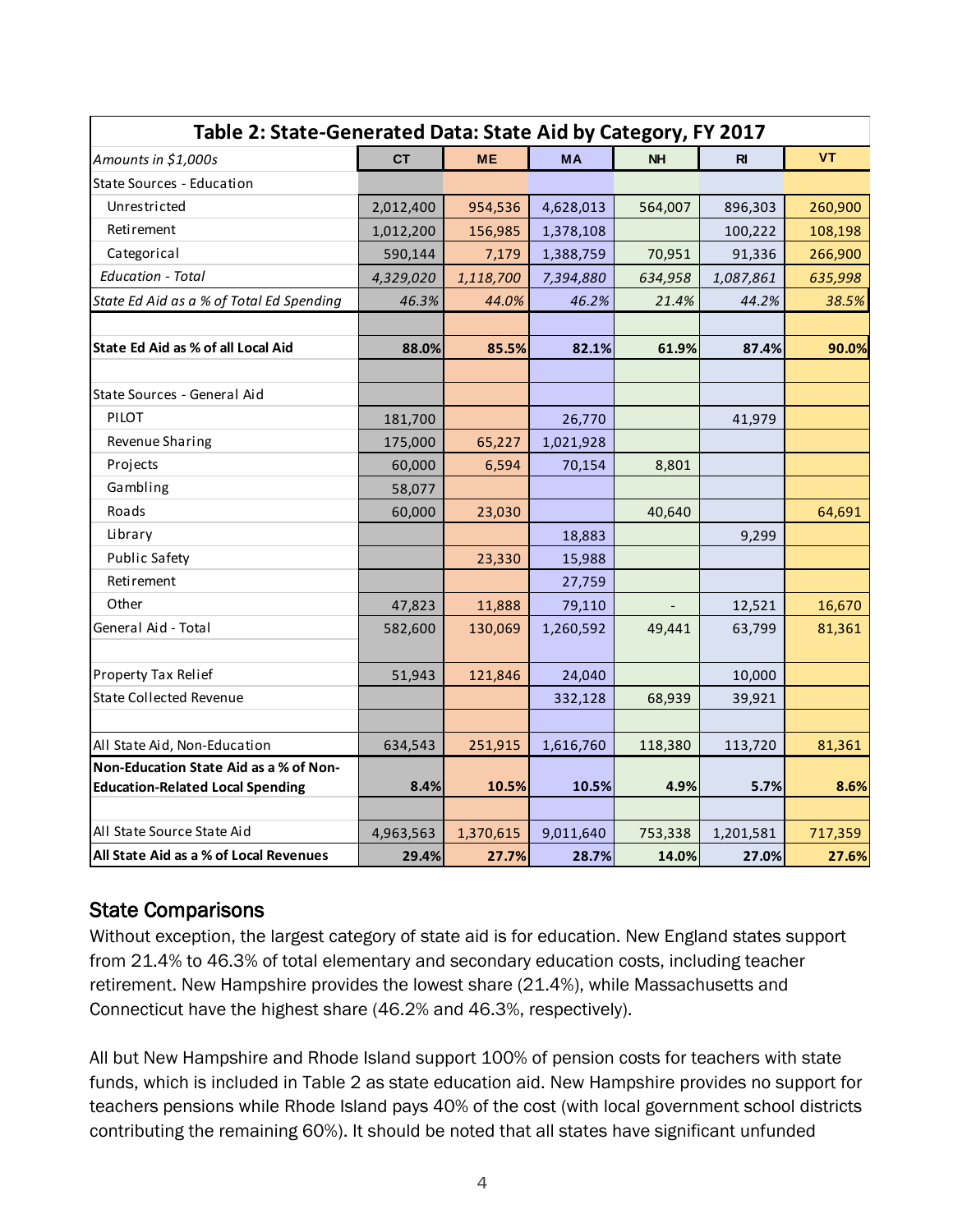liabilities in their pension plans and addressing this shortfall may be a major driver of state aid in the out years, as states address underfunded teacher pensions. Teacher pension funding levels are in the 50% to 60% range in Connecticut, Massachusetts, Rhode Island, and Vermont. Funding levels are higher in Maine and New Hampshire, although the funding percentage is only reported for all public employees covered under the plan in those two states.

Other state support to municipal government varies by type and magnitude. Maine has the highest percentage of state support for non-education municipal spending (10.5% of local budgets from state aid) principally because of a robust reimbursement program for mandated property tax exemptions. Massachusetts is at the same level (10.5%), driven largely by general revenue sharing. New Hampshire and Rhode Island provide the least support (4.9% and 5.7% respectively). Rhode Island's recent commitment to state reimbursement for the car tax phase-out will likely result in higher aggregate support over time, though those funds ultimately replace existing municipal revenues and do not represent new revenues.

Connecticut and Rhode Island have a long- term commitment to PILOT (Payment in Lieu of Taxes) which pays cities and towns a portion of the taxes that would have been paid on certain tax-exempt properties. Massachusetts, Connecticut and Maine continue general revenue sharing support to cities and towns, with Massachusetts providing more than \$1.0 billion under this program. Some states like Vermont and New Hampshire provide significant funding for local roads while others like Rhode Island provide none. There are also several property tax relief programs, especially in Maine. State-collected revenue aid represents a state tax or revenue source which is in whole or in part dedicated to municipal aid; in Rhode Island, these pass-through funds include telecommunications tangible property tax and the local components of the meals and beverage tax and hotel tax.

- Connecticut: Of the almost \$5 billion in state aid, over \$1 billion is for teacher retirement contributions. There is no local contribution for teacher retirement. On the one hand, inclusion of this amount overstates the amount directly distributed to cities and towns and schools. However, failure to report this would understate comparisons with New Hampshire or Rhode Island where local budgets include a significant contribution for teachers' pensions. Direct aid to schools of \$2.6 billion was provided. Non-education aid to cities and towns totaled over \$630 million, with more than \$180 million of that for the Connecticut PILOT program.
- Maine: Of the almost \$1.4 billion in state aid, over \$1.1 billion is education-related and includes over \$150 million in teacher retirement contributions. Maine pays the full employer contribution for teachers' pensions. The major components of regular state aid include \$65 million in revenue sharing and \$121 million in property tax relief aid, which is distributed to municipalities for full or partial reimbursement of state-mandated exemptions.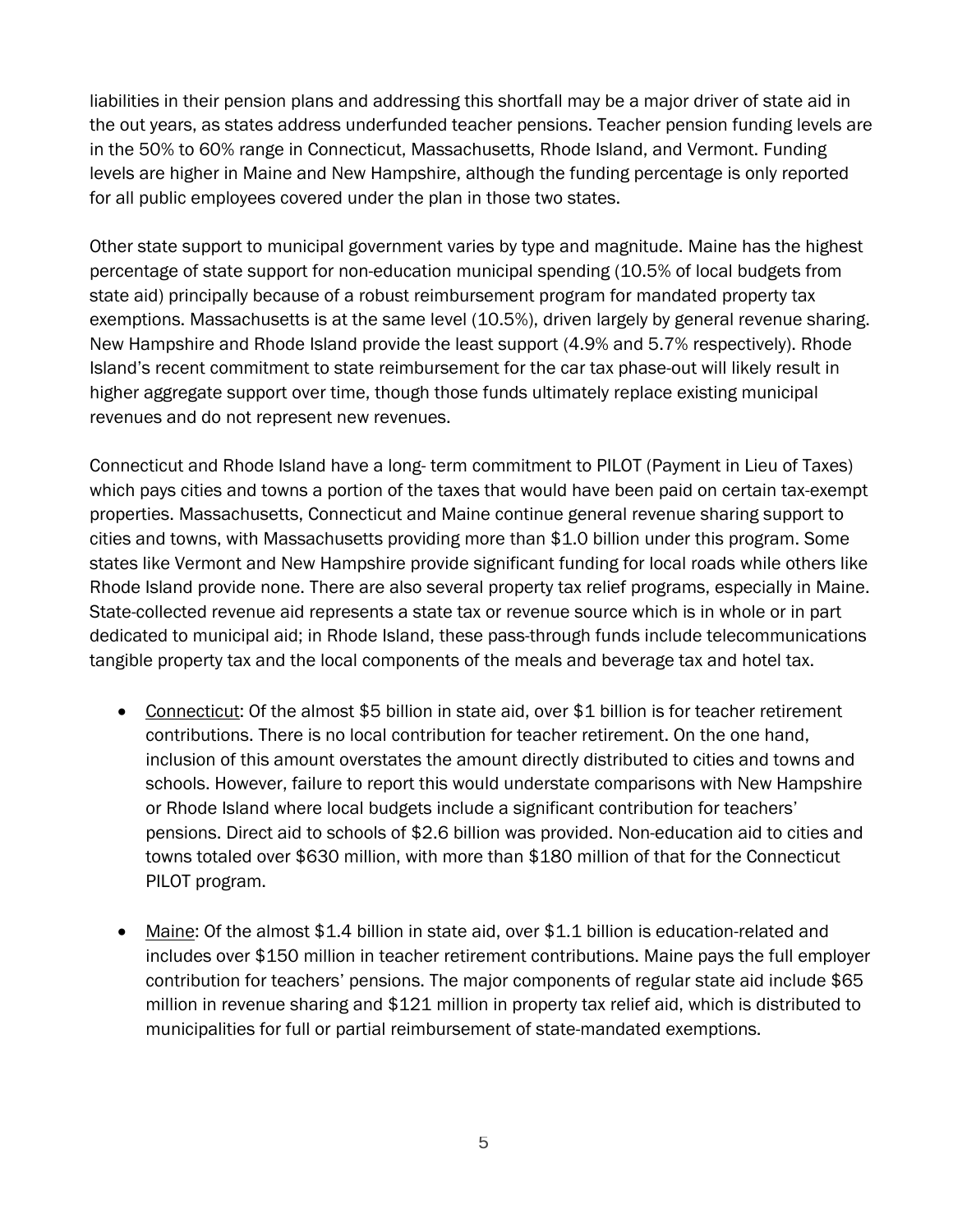- Massachusetts: As in Connecticut, a significant component of education aid is for teacher pension contributions. Almost \$1.4 billion of \$7.4 billion in state education aid is for pensions. The largest non-education state aid program is general revenue sharing, which is distributed from lottery receipts on an equalized basis. This report treats that aid as appropriated as it is subject to appropriation, but it is also a dedicated revenue stream in law. Local option meals, beverage, and room taxes represent over \$330 million and are recorded as state-collected revenue.
- New Hampshire: Of the over \$750 million in state aid (from state-collected data), approximately \$635 million is education aid. There is no state support for the teachers' retirement program. New Hampshire also has a state-mandated supplement to local property taxes to support education. (The Census Bureau treats this as state aid, but this report does not.) The other major aid programs are the meals and room pass-through revenues of almost \$70 million and highway aid of \$40 million.
- Rhode Island: Of the \$1.2 billion in state aid, almost \$1.1 billion is education aid. Of that, \$100 million is teachers' retirement contributions, representing 40% of the employer cost. School districts are responsible for the remaining 60%. The largest unrestricted state aid program is PILOT at \$42 million. Providence receives over 75% of this amount. There has been a new initiative to phase out the car tax, which has moved that category of aid from \$10 million in FY 2017 to over \$90 million in FY 2020.
- Vermont: The school aid program is unique in this state, as the education property tax is collected by the state and redistributed to school districts. While the Census data records this redistribution as state aid, this report only records the net amount above property tax collections as state aid. Of the \$636 million in net education aid, over \$100 million is for teacher pension contributions. This contribution has increased significantly since the 2017 base year to address pension funding levels of just over 50%. Like the other New England states except for New Hampshire and Rhode Island, the state pays 100% of the employer share of teacher retirement costs. The largest component of non-education aid is road grants of over \$60 million, which are based upon miles of roads and classification; wealth of the community is not a factor. Vermont's is the largest dedicated road grant program in New England.

## Community Wealth & Aid Distribution

Every state has equalizing components in its school aid programs, which attempt to provide greater shared resources to communities with lower median incomes and/or lower property wealth. Most of the New England states use a formula which provides greater aid per student to communities based upon lower property values and/or personal income in the school district. Additional indicators like eligibility for free school lunch or family participation in the federal Temporary Assistance for Needy Families program may also be factors. New Hampshire's program only recognizes free school lunch eligibility as a factor in providing additional aid to school districts.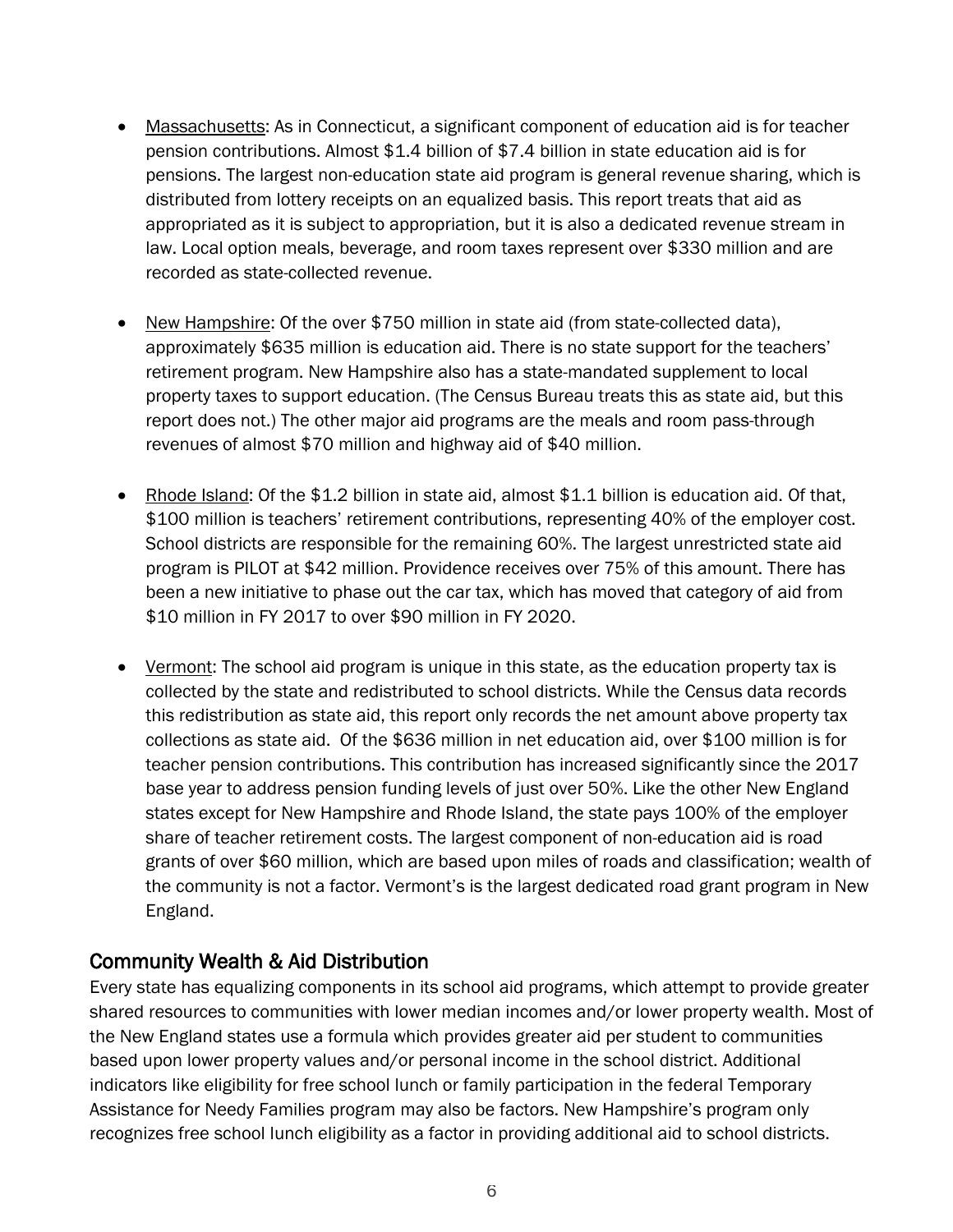The League evaluated the distribution of state aid in select communities, based upon both median household income and per capita full valuation of property. (Vermont was excluded because school districts are separate entities in that state, and it was not possible to reliably merge financial information.) We attempted to select comparable cities and towns based on both population and wealth. Additionally, we were limited in New Hampshire to using cities and towns with combined school and municipal audited financial statements. Five cities and towns were evaluated in the five states reviewed.

Ultimately the sample size for this study is too small to be able to make any sweeping generalizations about the relationship between municipal characteristics and allocation of state aid. However, from the data we gathered we were able to observe some general trends in New England.

The first data set (Table 3) ranks identified cities and towns by median household income from low to high. State aid distributions generally correlate inversely with median income, as would be expected; communities with greater median incomes generally received less aid on a per-student basis. However, there are some exceptions regarding both correlation and magnitude.

Similarly, Table 4 ranks the identified communities by assessed value per capita from low to high. Again, state aid distributions generally correlate inversely with assessed value per capita as would be expected in equalized aid, with some exceptions. As seen in Table 4, communities with greater assessed property values generally received less aid on a per-student basis.

The two tables demonstrate that communities with lower assessed property values and median incomes receive higher levels of state aid. Higher state contributions are reflected through a higher percentage of the municipal budget that comes from state sources. For example, Hartford (CT), Lewiston (ME). Springfield (MA), Berlin (NH), and Woonsocket (RI) have the lowest household incomes of the municipalities surveyed, and lowest assessed value per capita in the cities selected for each state, and each of them receives the highest percentage of state support.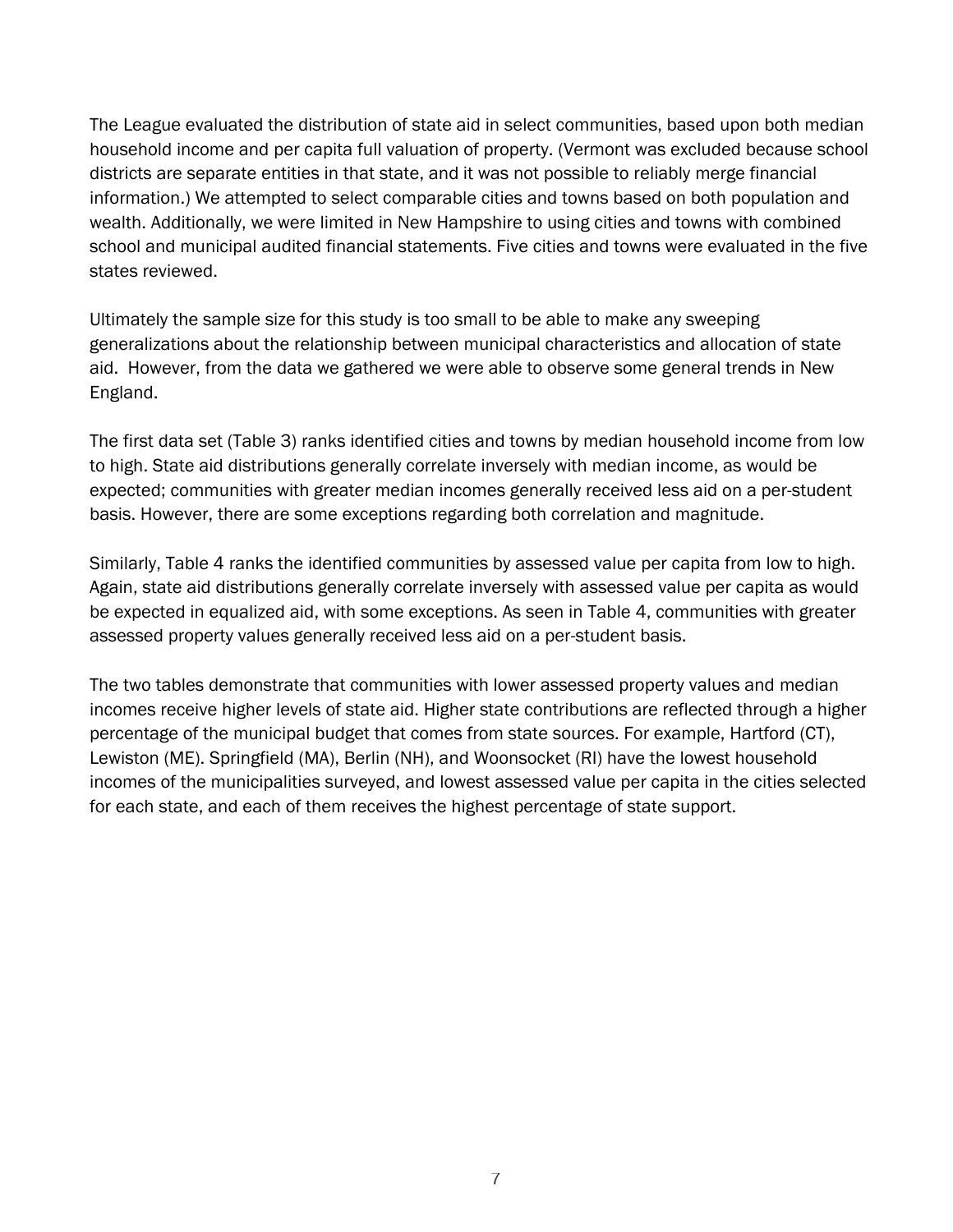|                              |           |                      | rapic 5. iviculari ribascribiu inconic and state Alu compared<br><b>Select New England Cities and Towns</b> |                        |                        |                     |                |
|------------------------------|-----------|----------------------|-------------------------------------------------------------------------------------------------------------|------------------------|------------------------|---------------------|----------------|
|                              | Pop       | <b>Median</b>        | Assessed                                                                                                    | Value Per              | Muni                   | State               | % State        |
|                              | Pop (000) | <b>House Inc</b>     | Value (\$000)                                                                                               | Capita                 | Budget (000)           | Aid (000)           | Aid            |
|                              |           |                      |                                                                                                             |                        |                        |                     |                |
| Connecticut                  | 3,574     | \$73,781             | \$560,053                                                                                                   | \$156,702              |                        |                     | 27.3%          |
| Hartford                     | 125       | \$33,841             | \$7,431                                                                                                     | \$59,448               | \$599,914              | \$327,341           | 54.6%          |
| New Haven                    | 130       | \$39,191             | \$10,608                                                                                                    | \$81,600               | \$582,957              | \$282,532           | 48.5%          |
| Bridgeport                   | 144       | \$44,841             | \$9,952                                                                                                     | \$69,111               | \$606,409              | \$271,187           | 44.7%          |
| Old Saybrook                 | 10        | \$74,185             | \$3,249                                                                                                     | \$324,900              | \$47,808               | \$3,962             | 8.3%           |
| Cheshire                     | 29        | \$107,579            | \$4,245                                                                                                     | \$146,379              | \$119,698              | \$29,595            | 24.7%          |
|                              |           |                      |                                                                                                             |                        |                        |                     |                |
| <b>Maine</b>                 | 1,338     | \$53,024             | \$176,176                                                                                                   | \$131,671              |                        |                     | 25.8%          |
| Lewiston                     | 36        | \$39,890             | \$2,323                                                                                                     | \$64,528               | \$126,608              | \$62,894            | 49.7%          |
| <b>Bangor</b>                | 33        | \$40,071             | \$2,616                                                                                                     | \$79,273               | \$108,468              | \$30,663            | 28.3%          |
| Ellsworth                    | 8         | \$49,737             | \$1,075                                                                                                     | \$134,375              | \$32,572               | \$7,627             | 23.4%          |
| <b>Brunswick</b>             | 20        | \$58,125             | \$2,320                                                                                                     | \$116,000              | \$61,517               | \$14,613            | 23.8%          |
| Yarmouth                     | 8         | \$77,695             | \$1,711                                                                                                     | \$213,875              | \$38,799               | \$6,632             | 17.1%          |
|                              |           |                      |                                                                                                             |                        |                        |                     |                |
| <b>Massachusetts</b>         | 6,902     | \$74,167             | \$1,249,673                                                                                                 | \$181,060              |                        |                     | 27.9%          |
| Springfield                  | 153       | \$37,118             | \$8,214                                                                                                     | \$53,686               | \$692,373              | \$378,780           | 54.7%          |
| Pittsfield                   | 45        | \$46,737             | \$3,573                                                                                                     | \$79,400               | \$159,424              | \$55,185            | 34.6%          |
| <b>Boston</b>                | 616       | \$62,021             | \$179,793                                                                                                   | \$291,872              | \$3,165,482            | \$554,661           | 17.5%          |
| Cambridge                    | 105       | \$89,145             | \$49,449                                                                                                    | \$470,943              | \$592,598              | \$65,150            | 11.0%          |
| Watertown                    | 32        | \$91,171             | \$7,951                                                                                                     | \$248,469              | \$129,643              | \$20,787            | 16.0%          |
|                              |           |                      |                                                                                                             |                        |                        |                     |                |
| <b>New Hampshire</b>         | 1,356     | \$71,305             | \$194,656                                                                                                   | \$143,552              |                        |                     | 16.1%          |
| <b>Berlin</b>                | 10        | \$37,969             | \$405                                                                                                       | \$40,500               | \$31,868               | \$11,443            | 35.9%          |
| Laconia                      | 16        | \$52,702             | \$2,357                                                                                                     | \$147,313              | \$57,936               | \$9,534             | 16.5%<br>25.0% |
| Somersworth<br><b>Nashua</b> | 12        | \$62,777<br>\$70,316 | \$1,096                                                                                                     | \$91,333               | \$38,280               | \$9,572             | 16.8%          |
| Portsmouth                   | 86<br>21  | \$72,384             | \$10,982<br>\$6,139                                                                                         | \$127,698<br>\$292,333 | \$264,164<br>\$102,461 | \$44,258<br>\$3,389 | 3.3%           |
|                              |           |                      |                                                                                                             |                        |                        |                     |                |
| Rhode Island                 | 1,057     | \$61,043             | \$127,614                                                                                                   | \$120,732              |                        |                     | 27.2%          |
| Woonsocket                   | 41        | \$38,340             | \$1,947                                                                                                     | \$47,488               | \$142,087              | \$66,081            | 46.5%          |
| Providence                   | 178       | \$40,366             | \$13,128                                                                                                    | \$73,753               | \$744,475              | \$330,942           | 44.5%          |
| Cranston                     | 80        | \$64,282             | \$7,331                                                                                                     | \$91,638               | \$283,704              | \$69,479            | 24.5%          |
| Newport                      | 25        | \$65,365             | \$6,433                                                                                                     | \$257,320              | \$106,254              | \$16,952            | 16.0%          |
| N. Kingstown                 | 26        | \$87,311             | \$4,456                                                                                                     | \$171,385              | \$100,914              | \$17,277            | 17.1%          |
|                              |           |                      |                                                                                                             |                        |                        |                     |                |
| Vermont                      | 626       | \$57,808             |                                                                                                             |                        |                        |                     |                |
|                              |           |                      |                                                                                                             |                        |                        |                     |                |

# **Table 3: Median Household Income and State Aid Compared –**

Г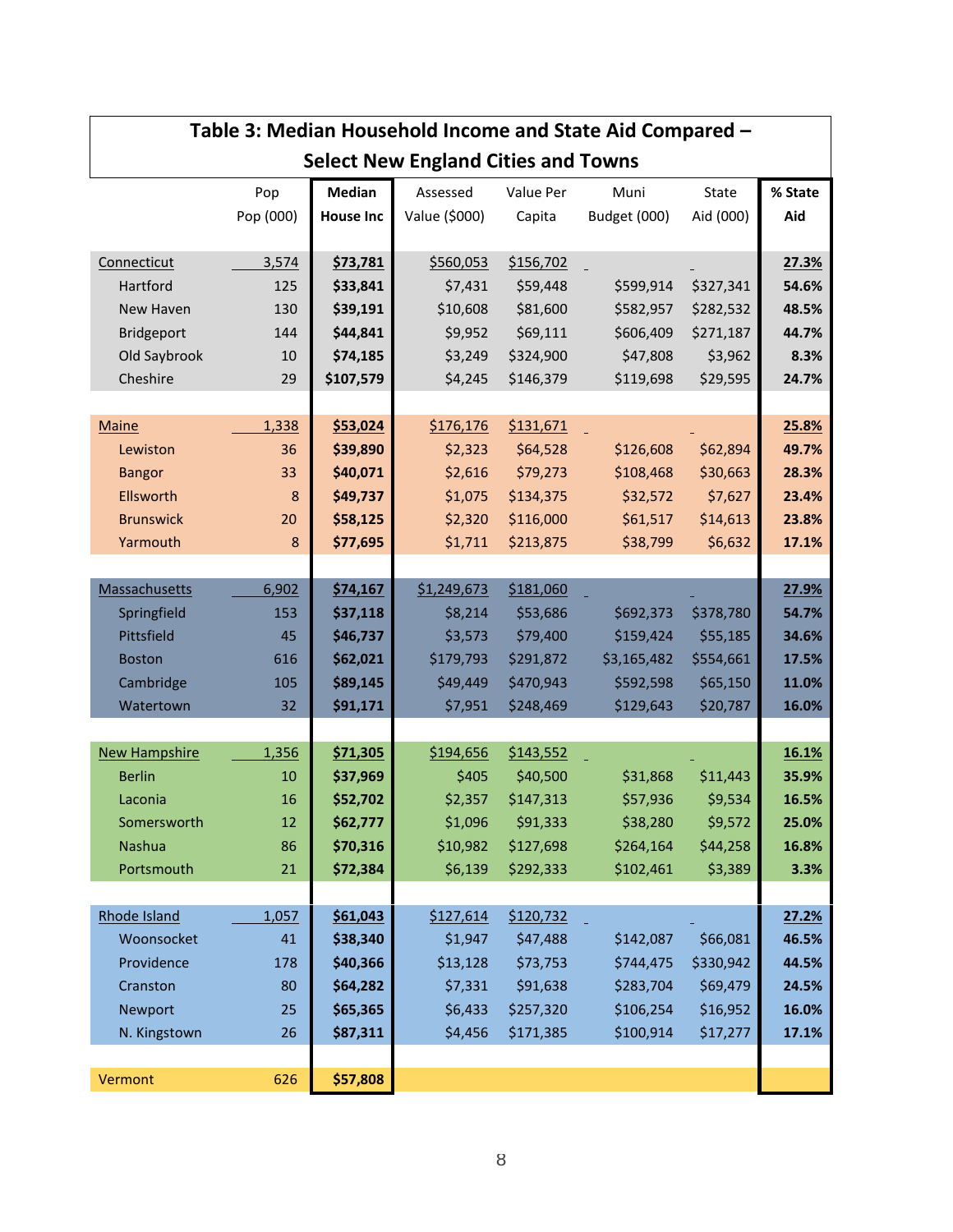|                      |           |           | Table 4: Assessed Value Per Capita and State Aid Compared - |                  |              |           |         |
|----------------------|-----------|-----------|-------------------------------------------------------------|------------------|--------------|-----------|---------|
|                      |           |           | <b>Select New England Cities and Towns</b>                  |                  |              |           |         |
|                      | Pop       | Median    | Assessed                                                    | <b>Value Per</b> | Muni         | State     | % State |
|                      | Pop (000) | House Inc | Value (\$000)                                               | Capita           | Budget (000) | Aid (000) | Aid     |
|                      |           |           |                                                             |                  |              |           |         |
| Connecticut          | 3,574     | \$73,781  | \$560,053                                                   | \$156,702        |              |           | 27.3%   |
| Hartford             | 125       | \$33,841  | \$7,431                                                     | \$59,448         | \$599,914    | \$327,341 | 54.6%   |
| <b>Bridgeport</b>    | 144       | \$44,841  | \$9,952                                                     | \$69,111         | \$606,409    | \$271,187 | 44.7%   |
| <b>New Haven</b>     | 130       | \$39,191  | \$10,608                                                    | \$81,600         | \$582,957    | \$282,532 | 48.5%   |
| Chesire              | 29        | \$107,579 | \$4,245                                                     | \$146,379        | \$119,698    | \$29,595  | 24.7%   |
| Old Saybrook         | 10        | \$74,185  | \$3,249                                                     | \$324,900        | \$47,808     | \$3,962   | 8.3%    |
|                      |           |           |                                                             |                  |              |           |         |
| <b>Maine</b>         | 1,338     | \$53,024  | \$176,176                                                   | \$131,671        |              |           | 25.8%   |
| Lewiston             | 36        | \$39,890  | \$2,323                                                     | \$64,528         | \$126,608    | \$62,894  | 49.7%   |
| <b>Bangor</b>        | 33        | \$40,071  | \$2,616                                                     | \$79,273         | \$108,468    | \$30,663  | 28.3%   |
| <b>Brunswick</b>     | 20        | \$58,125  | \$2,320                                                     | \$116,000        | \$61,517     | \$14,613  | 23.8%   |
| Ellsworth            | 8         | \$49,737  | \$1,075                                                     | \$134,375        | \$32,572     | \$7,627   | 23.4%   |
| Yarmouth             | $\bf 8$   | \$77,695  | \$1,711                                                     | \$213,875        | \$38,799     | \$6,632   | 17.1%   |
|                      |           |           |                                                             |                  |              |           |         |
| <b>Massachusetts</b> | 6,902     | \$74,167  | \$1,249,673                                                 | \$181,060        |              |           | 27.9%   |
| Springfield          | 153       | \$37,118  | \$8,214                                                     | \$53,686         | \$692,373    | \$378,780 | 54.7%   |
| Pittsfield           | 45        | \$46,737  | \$3,573                                                     | \$79,400         | \$159,424    | \$55,185  | 34.6%   |
| Watertown            | 32        | \$91,171  | \$7,951                                                     | \$248,469        | \$129,643    | \$20,787  | 16.0%   |
| <b>Boston</b>        | 616       | \$62,021  | \$179,793                                                   | \$291,872        | \$3,165,482  | \$554,661 | 17.5%   |
| Cambridge            | 105       | \$89,145  | \$49,449                                                    | \$470,943        | \$592,598    | \$65,150  | 11.0%   |
|                      |           |           |                                                             |                  |              |           |         |
| <b>New Hampshire</b> | 1,356     | \$71,305  | \$194,656                                                   | \$143,552        |              |           | 16.1%   |
| <b>Berlin</b>        | 10        | \$37,969  | \$405                                                       | \$40,500         | \$31,868     | \$11,443  | 35.9%   |
| Somersworth          | 12        | \$62,777  | \$1,096                                                     | \$91,333         | \$38,280     | \$9,572   | 25.0%   |
| Nashua               | 86        | \$70,316  | \$10,982                                                    | \$127,698        | \$264,164    | \$44,258  | 16.8%   |
| Laconia              | 16        | \$52,702  | \$2,357                                                     | \$147,313        | \$57,936     | \$9,534   | 16.5%   |
| Portsmouth           | 21        | \$72,384  | \$6,139                                                     | \$292,333        | \$102,461    | \$3,389   | 3.3%    |
| Rhode Island         | 1,057     | \$61,043  | \$127,614                                                   | \$120,732        |              |           | 27.2%   |
| Woonsocket           | 41        | \$38,340  | \$1,947                                                     | \$47,488         | \$142,087    | \$66,081  | 46.5%   |
| Providence           | 178       | \$40,366  | \$13,128                                                    | \$73,753         | \$744,475    | \$330,942 | 44.5%   |
| Cranston             | 80        | \$64,282  | \$7,331                                                     | \$91,638         | \$283,704    | \$69,479  | 24.5%   |
| North Kingstn        | 26        | \$87,311  | \$4,456                                                     | \$171,385        | \$100,914    | \$17,277  | 17.1%   |
|                      | 25        | \$65,365  | \$6,433                                                     | \$257,320        | \$106,254    | \$16,952  | 16.0%   |
| Newport              |           | $\ddot{}$ |                                                             |                  |              |           |         |
| Vermont              | 626       | \$57,808  |                                                             |                  |              |           |         |
|                      |           |           |                                                             |                  |              |           |         |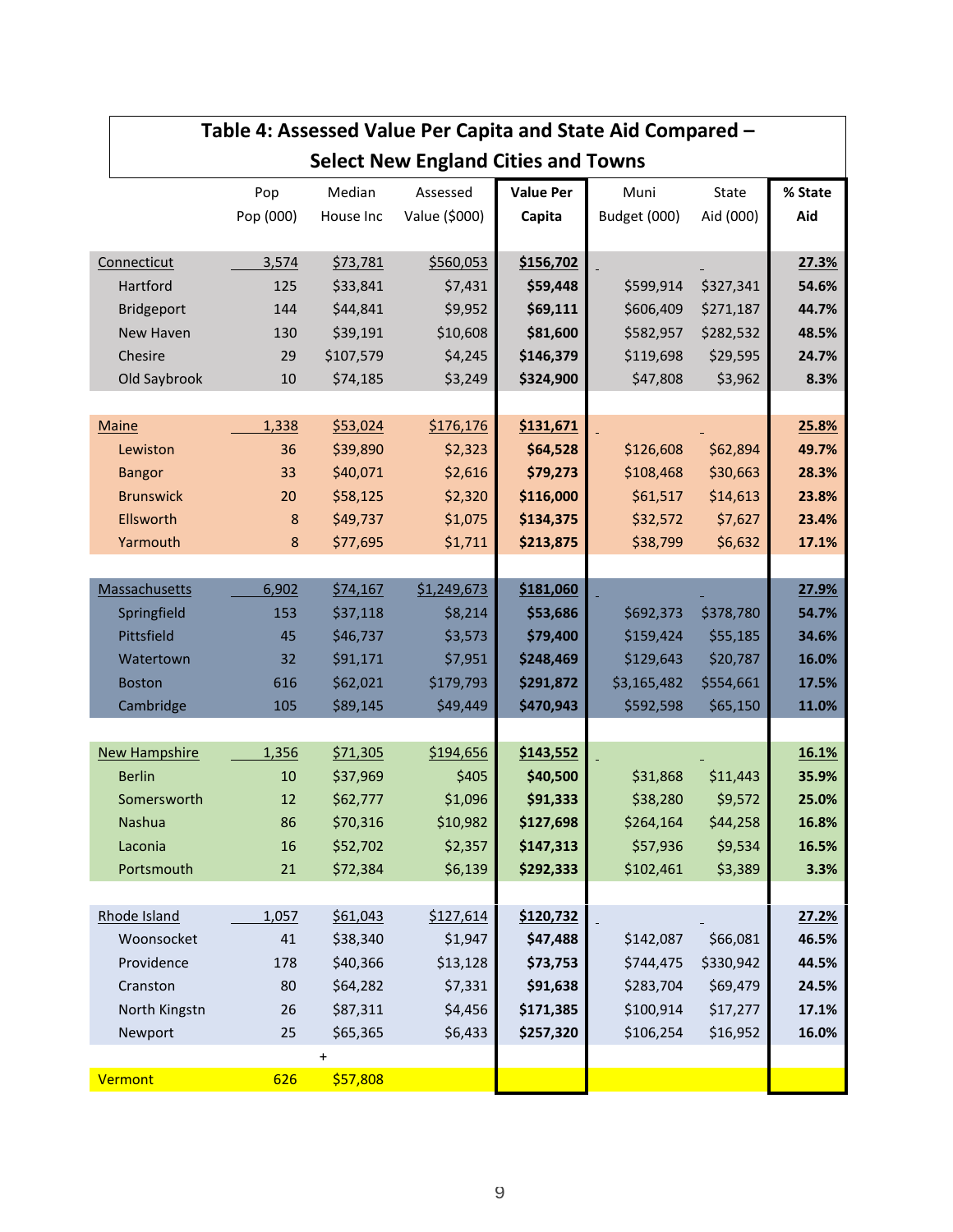#### Observations Regarding Aid Equalization

- In some communities, there may be a disparity between income wealth and assessed property values of a city or town:
	- $\circ$  Boston, for example, has very high property wealth but modest median household income. The rankings show Boston receiving less aid than one would expect based upon median household income, but more aid than expected based on full value of property.
	- $\circ$  Brunswick, Ellsworth, and Yarmouth in Maine as well as Newport in Rhode Island and Old Saybrook in Connecticut have interesting combinations of significant property wealth that counterbalances very modest (especially Ellsworth) household income. Thus, one sees all these communities receiving less aid than expected relative to their median household income, but more aid than expected based upon real estate values.
- Magnitude: We have already commented that New Hampshire's state aid programs are more modest than their neighbors at least partially reflecting the state's opposition to broad based state taxes. Berlin, for example, one of the poorest communities in the state by either indicator gets just 35% state support as compared to nearly 50% or more in comparable (although larger) cities and towns in other New England states.
- Road grants: Both New Hampshire and especially Vermont have road grant programs based upon road classification and miles. Such grant programs are non-equalizing relative to wealth and are therefore a countervailing influence to the equalization effects of education aid and other municipal aid programs.

## New Trends

This report has focused on the base year 2017. Since that time, some states have made new pledges. In particular, Rhode Island has provided support for phasing out the car tax, with the amount pledged for this phase out increasing from \$10 million in the base year to over \$94 million in FY 2020. Connecticut began a similar commitment although this has not been maintained. New Hampshire's most recent budget had one-time aid for education and general revenue sharing. Massachusetts enacted significant formula changes in their school aid program during the 2019 legislative session.

## **Conclusions**

While the specific programs for distributing state aid to cities and towns in the New England states may differ significantly from one state to the next, the overall level of state support to municipalities as a percentage of all city and town spending is in a narrow range of from 25.3% to 27.9%, with the exception of New Hampshire, where state aid represents just 16.7% of municipal spending.

In all New England states, education aid represents the largest category of state aid to local governments, ranging from 62% in New Hampshire to 90% in Vermont. However, in all six states, the state contribution to total education budgets is less than 50%; in four of the six states, state aid is between 44.2% and 46.3% of total education revenues. New Hampshire and Vermont provide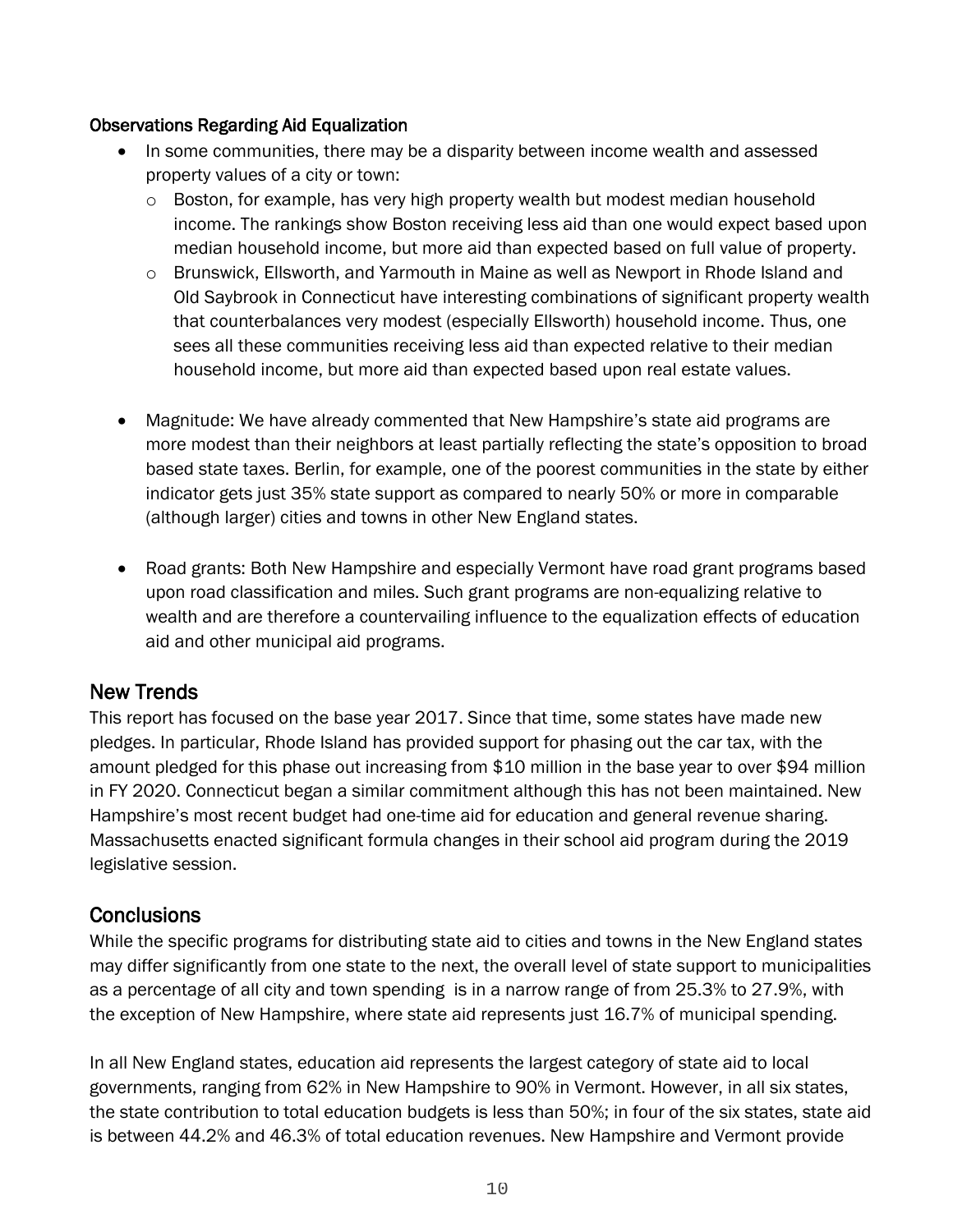lower support, but Vermont's noneducation aid especially road grants make up for the shortfall in education aid. Four of the six states provide full support for the employer share of teachers' retirement.

There is a wider discrepancy in state non-education aid support with such aid representing between 5% and 11% of municipal (non-education) budgets. Further, the policy focus of state non-education aid varies substantially by state. Connecticut and Rhode Island share a commitment to Payment in Lieu of Taxes. Maine's unique focus is on reimbursement for state mandated exemptions. Massachusetts maintains a robust general revenue sharing program. Vermont (especially) and New Hampshire provide road grants to cities and towns. The League encourages Rhode Island policymakers to review other New England programs to determine if any additional local aid initiatives are warranted.

All New England state education aid programs include equalizing factors. However, income and property wealth criteria do not always capture the complexities of a community's ability to fund education, with state formulas sometimes generating different and competing state aid results.

As the Governor and General Assembly review the efficacy of the state education funding formula, we encourage them to review distribution methods in other states to ensure that communities are appropriately compensated for the cost of education. As part of that effort, the Rhode Island League of Cities and Towns recommends increasing the state's share of teacher retirement costs from the current 40%, as Rhode Island is one of only two New England states where the state does not cover 100% of those costs. Such an increase could ensure that increased state resources were equitable distributed across all communities.

Because cities and towns rely heavily on property taxes to fund schools and municipal operations, every state dollar toward local aid is a dollar that need not be raised from property taxes. With Rhode Island having the sixth-highest property tax burden in the nation, a robust state investment in local aid helps all residents and businesses in Rhode Island.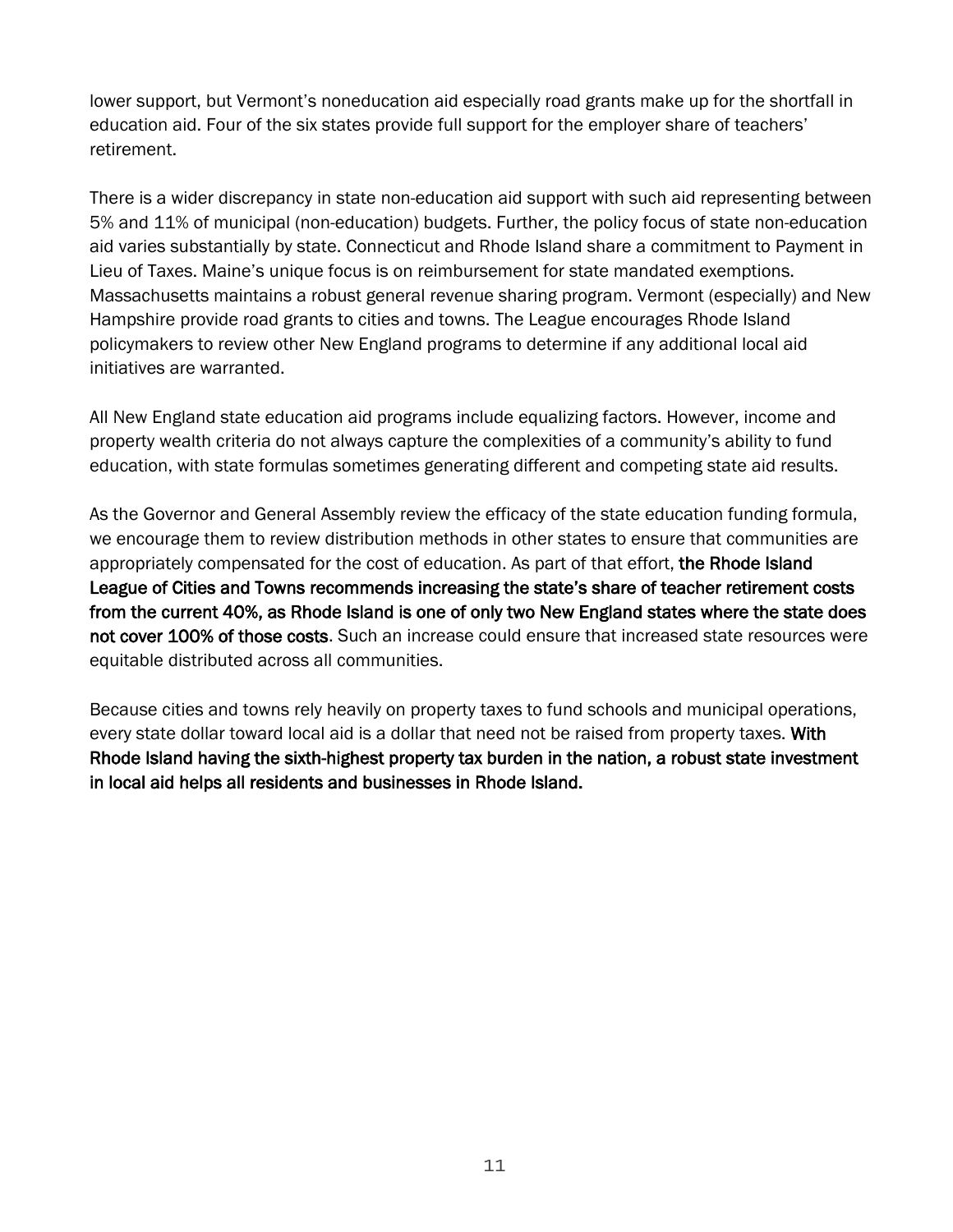#### Appendix A – Overview of Data Sources

In preparing this report, the League used a variety of data sources regarding state and municipal revenue sources and categories. A summary of those sources, as well as a description of certain analytical techniques, is included below.

U.S. Census Bureau: The U.S. Census Bureau collects comprehensive data about municipal revenues. That data detail is limited to how much of municipal revenue in each state is from state sources. Census data is also limited by timeliness. The most recent fiscal year for Census data is 2017. The first part of this report analyzes comparative state aid to municipalities by a review of published Census data.

State generated data: The Rhode Island League of Cities and Towns reached out to its peer organizations in other states and collected detailed state aid data with their help.

- Comparison with Census data: Using 2017 as a base year, this report analyzes differences between state-reported data and Census data.
- Types of aid: School aid and various purpose aid are compared.
- Time series: While the core focus of the report will be on data comparisons based upon 2017 information, the report will deal with recent initiatives that may have resulted in additional or reduced aid in certain categories in later fiscal years.

Select municipalities: Statements of Revenue and Expenses from select municipal audits (Comprehensive Annual Financial Reports) were examined to report on the level of state support in each state except Vermont.

Categories of Aid: The report goes beyond both school aid and various purpose aid. Within each component, commentary is provided on whether the use of such aid is unrestricted in use or categorically required to be spent for particular purposes. The unique nature of each state's aid program is discussed with focus on state policy objectives of their state aid programs.

Equalization: Five of the state education aid programs have an equalization component, which uses a formula to provide greater state school aid to less wealthy communities, as measured by property wealth and/or personal income and little or no state aid to communities with higher levels of personal income or taxable property relative to the average or median statewide. The fundamental goal of equalization efforts is to provide equal educational opportunities irrespective of the wealth of the community. Wealth is usually defined by property wealth but may also include personal or household income as a component of the formula. New Hampshire's Education Aid program makes equal per student grants to each district but does create some proxy equalization by adjusting the grants based on participation in the Federal free and reduced-price lunch program. Some noneducation aid programs also include an equalization component. Equalization funding programs (and the lack of such programs) are analyzed comparatively. The report's approach to equalization analysis is to identify several poor and wealthy communities in the six New England states to determine equalization success.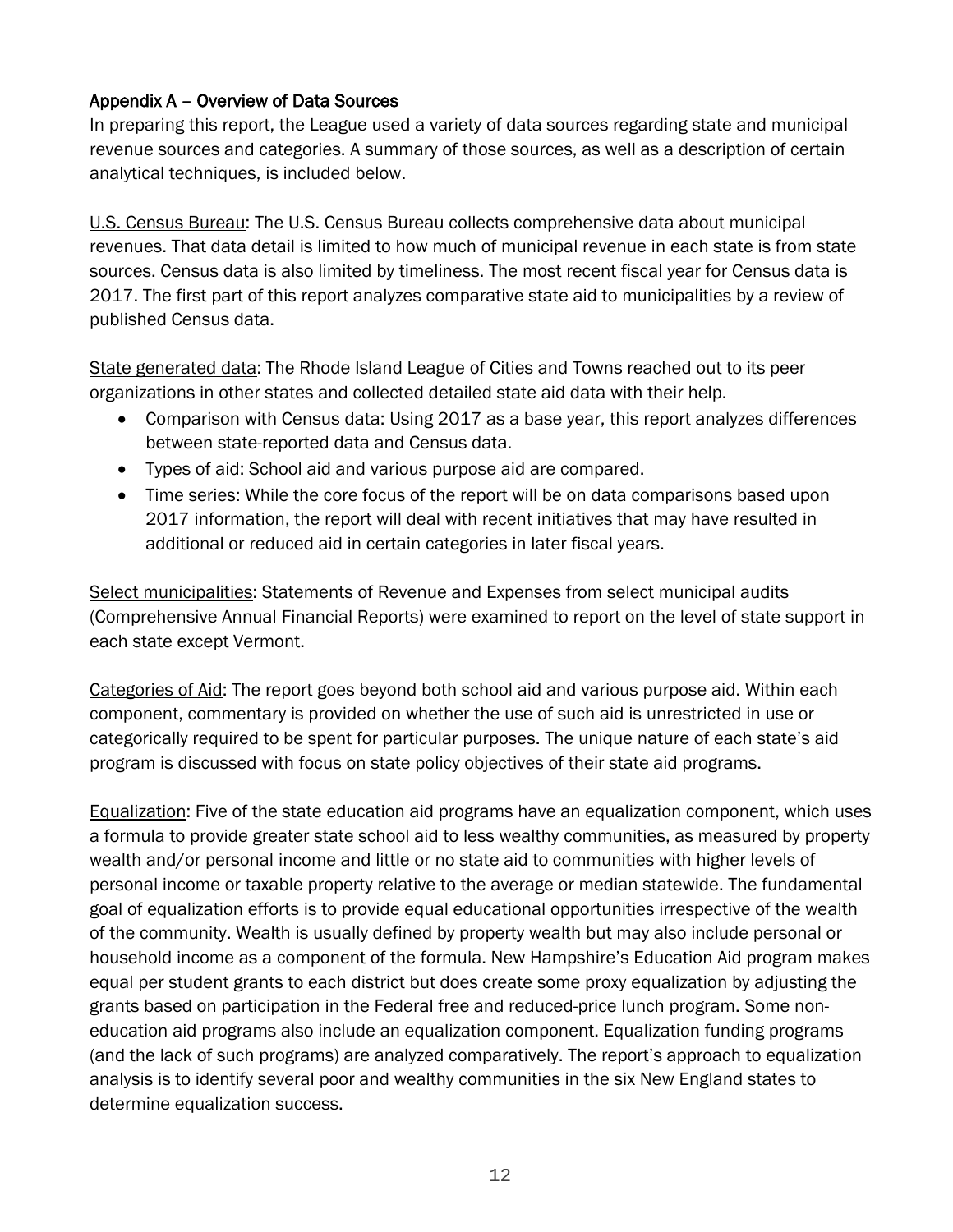**Appendix B. State and Local Government Finances by Level of Government: 2017**

Source: 2017 Census of Governments: Finance. Data users who create their own estimates using data from this report should cite the (Dollar amounts are in thousands. For meaning of abbreviations and symbols, see note below table.)

Appendix B. State and Local Government Finances by Level of Government: 2017<br>(Dollar amounts are in thousands. For meaning of abbreviations and symbols, see note below table).<br>Source: 2017 Census of Governments: Finance. D U.S. Census Bureau as the source of the original data only. The data in this table are based on information from public records

and contain no confidential data. The data in this table come from a census of state and local governments and are not subject to sampling error.

Additional information on nonsampling error, response rates, and definitions may be found at:

http://www2.census.gov/govs/state/17\_methodology.pdf http://www2.census.gov/govs/state/17\_methodology.pdf

|                  |                                          |                    | Connecticut           | Maine      |           | Massachusetts |                       | New Hampshire |                     | Rhode Island |                     | Vermont    |                          |
|------------------|------------------------------------------|--------------------|-----------------------|------------|-----------|---------------|-----------------------|---------------|---------------------|--------------|---------------------|------------|--------------------------|
|                  |                                          | State              | Local                 | State      | Loca      | State         | Local                 | State         | Loca                | State        | Local               | State      | $\overline{\phantom{a}}$ |
|                  | Description                              | government         | government            | government | governmen | government    | government            | government    | government          | government   | government          | government | government               |
|                  |                                          | amount             | amount <sup>1</sup>   | amount     | amount    | amount        | amount <sup>1</sup>   | amount        | amount <sup>1</sup> | amount       | amount <sup>1</sup> | amount     | amount <sup>1</sup>      |
|                  |                                          | $\bar{\mathsf{N}}$ | ო                     |            | ω         |               |                       | ี             | ო                   |              |                     |            |                          |
| Line Description |                                          | 03                 | C <sub>24</sub>       | C62        | C63       | <b>G8</b>     | <b>C69</b>            | c14           | d5                  | c44          | c45                 | <b>G62</b> | යි                       |
|                  | Revenue <sub>1</sub>                     |                    | 34,335,860 20,185,149 | 10,630,716 | 5,219,450 | 66,876,177    | 38,153,171            | 9,328,813     | 6,534,414           | 9,112,327    | 5,023,245           | 6,884,054  | 3,105,945                |
|                  |                                          |                    |                       |            |           |               |                       |               |                     |              |                     |            |                          |
|                  | 2 General revenue1                       |                    | 27,797,919 18,030,905 | 8,579,443  | 5,072,962 |               | 54,786,749 32,307,625 | 7,012,244     | 6,375,958           | 7,506,405    | 4,580,778           | 6,025,734  | 2,814,952                |
|                  | 3 Intergovernmental revenue1             | 7,535,049          | 5,499,873             | 3,020,597  | 1,459,991 | 16,331,054    | 10,441,821            | 2,720,430     | 1,534,582           | 2,519,225    | 1,407,710           | 1,991,516  | 1,832,641                |
| 4                | From Federal Government                  | 7,517,893          | 579,598               | 2,943,046  | 113,639   | 15,740,268    | 1,428,229             | 2,330,182     | 103,811             | 2,463,337    | 160,547             | 1,989,234  | 69,563                   |
| S                | From State government1                   |                    | 4,920,275             |            | 1,346,352 |               | 9,013,592             |               | 1,430,771           | ō            | 1,247,163           |            | 1,763,078                |
| G                | From local governments1                  | 17,156             | 0                     | 77,551     | 0         | 590,786       | 0                     | 390,248       | 0                   | 55,888       | 0                   | 2,282      |                          |
|                  | 7 General revenue from own sources       | 20,262,870         | 12,531,032            | 5,558,846  | 3,612,971 | 38,455,695    | 21,865,804            | 4,291,814     | 4,841,376           | 4,987,180    | 3,173,068           | 4,034,218  | 982,311                  |
| $\infty$         | Taxes                                    | 16,345,525         | 10,951,648            | 4,232,556  | 2,846,314 | 27,518,360    | 17,534,151            | 2,496,719     | 4,110,516           | 3,266,663    | 2,609,688           | 3,127,523  | 647,193                  |
| თ                | Property                                 |                    | 10,791,807            | 38,643     | 2,815,801 | 6,598         | 16,696,537            | 405,186       | 4,058,992           | <b>2,63</b>  | 2,540,396           | 1,056,635  | 610,703                  |
| $\overline{a}$   | Sales and gross receipts                 | 6,649,708          | 0                     | 2,165,142  | 6,578     | 8,818,347     | 419,673               | 959,384       | 2,535               | 1,691,782    | 30,561              | 1,058,569  | 25,193                   |
| $\Xi$            | General sales                            | 4,236,619          |                       | 1,441,867  | H         | 6,240,822     |                       |               | o                   | 996,390      | っ                   | 375,870    | 15,619                   |
| $\overline{12}$  | Selective sales                          | 2,413,089          | $\circ$               | 723,275    | 6,561     | 2,577,525     | 419,673               | 959,384       | 2,535               | 695,392      | 30,561              | 682,699    | 9,574                    |
| $\mathfrak{u}$   | Motor fuel                               | 484,479            | $\circ$               | 252,870    | 0         | 769,442       |                       | 152,086       | 0                   | 90,990       |                     | 81,020     | 0                        |
| $\overline{4}$   | Alcoholic beverage                       | 63,155             |                       | 19,266     | 0         | 85,397        |                       | 12,678        | 0                   | 20,873       | 0                   | 26,028     | 0                        |
| 15               | Tobacco products                         | 381,778            |                       | 144,243    | $\circ$   | 619,437       | $\circ$               | 203,102       | $\circ$             | 140,074      | $\circ$             | 76,686     | $\circ$                  |
| 16               | Public utilities                         | 283,433            | $\circ$               | 21,944     | 6,510     | 26,727        | $\circ$               | 53,427        | 2,535               | 97,711       | $\circ$             | 8,589      | 2,188                    |
| $\overline{1}$   | Other selective sales                    | 1,200,244          | $\circ$               | 284,952    | 51        | 1,076,522     | 419,673               | 538,091       | 0                   | 345,744      | 30,561              | 490,376    | 7,386                    |
| $\frac{8}{3}$    | Individual income                        | 7,959,492          | $\circ$               | 1,534,866  | 0         | 14,724,277    | 0                     | 65,467        | 0                   | 1,238,928    | 0                   | 743,630    | $\circ$                  |
| $\overline{a}$   | Corporate income                         | 897,247            | $\circ$               | 175,239    | 0         | 2,196,474     | 0                     | 573,653       | 0                   | 129,732      | 0                   | 81,395     | 0                        |
| $\overline{c}$   | Motor vehicle license                    | 235,105            | $\circ$               | 109,723    | 135       | 438,855       | o                     | 102,438       | o                   | 26,788       | 0                   | 76,905     | $\overline{a}$           |
| ដ                | Other taxes                              | 603,973            | 159,841               | 208,943    | 23,800    | 1,333,809     | 417,941               | 390,591       | 48,989              | 176,800      | 38,731              | 110,389    | 11,278                   |
| 22               | Charges and miscellaneous general revent | 3,917,345          | 1,579,384             | 1,326,290  | 766,657   | 10,937,335    | 4,331,653             | 1,795,095     | 730,860             | 1,720,517    | 563,380             | 906,695    | 335,118                  |
| 23               | Current charges                          | 2,359,724          | 1,169,577             | 859,687    | 643,211   | 5,573,313     | 3,176,006             | 969,753       | 538,514             | 837,896      | 455,059             | 660,970    | 249,493                  |
| 24               | Education                                | 1,364,929          | 118,719               | 338,951    | 39,656    | 2,718,391     | 411,400               | 617,890       | 48,628              | 449,352      | 41,664              | 569,082    | 29,743                   |
| 25               | Institutions of higher education         | 1,354,951          | 0                     | 333,736    | 0         | 2,710,635     | 29,216                | 617,795       | c                   | 428,254      |                     | 569,018    |                          |
| 26               | School lunch sales (gross)               |                    | 108,134               |            | 28,932    | 5,374         | 187,107               |               | 35,643              | 258          | 17,816              | 0          | 14,876                   |
| 27               | Hospitals                                | 428,892            |                       | 27,266     | 108,180   | 90            | 352,918               | 6,799         | 0                   | 4,997        |                     | $\circ$    |                          |
| 28               | Highways                                 | 5,253              | 416                   | 145,140    | 7,619     | 962,619       | 810                   | 181,572       | 4,069               | 37,058       | 209                 | 408        | 2,524                    |
| $\mathbf{a}$     | Air transportation (airports)            | 24,116             | 2,835                 | 249        | 41,135    | 597,389       | 25,835                | 249           | 41,901              | 57,510       |                     | 332        | 18,818                   |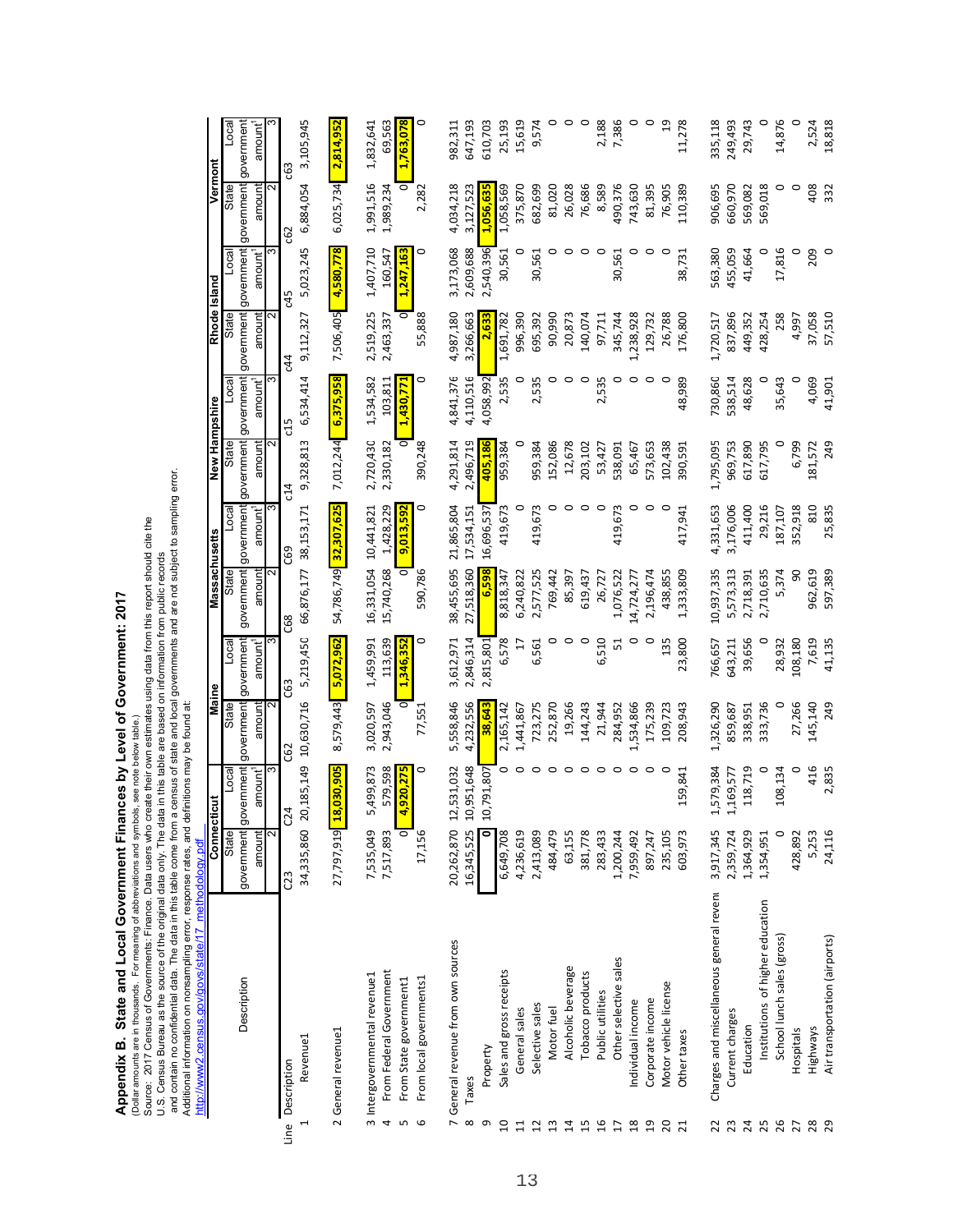|                 |                                 | Connecti       | cut                 | <b>Maine</b>          |           | Massachusetts |            | New Hampshire   |                     | <b>Rhode Island</b> |            | Vermont    |                          |
|-----------------|---------------------------------|----------------|---------------------|-----------------------|-----------|---------------|------------|-----------------|---------------------|---------------------|------------|------------|--------------------------|
|                 |                                 | State          | Loca                | State                 | Loca      | State         | Loca       | State           | Loca                | State               | Loca       | State      | $\overline{\text{real}}$ |
|                 | Description                     | government gov | vernment            | government government |           | government    | government | government      | government          | government          | government | government | government               |
|                 |                                 | amount         | amount <sup>1</sup> | amount                | amount    | amount        | amount'    | amount          | amount <sup>1</sup> | amount              | amount     | amount     | amount <sup>1</sup>      |
| 30              | Parking facilities              | 7,300          | 69,482              | 0                     | 10,358    | 0             | 53,663     | 0               | 17,505              | 267                 | 1,795      | 0          | 7,824                    |
| $\overline{31}$ | Sea and inland port facilities  | 503            | 844                 | $\circ$               | 4,325     | 111,759       | 10,363     | $\circ$         |                     | c                   | 1,596      | $\circ$    | 0                        |
| 32              | Natural resources               | 31,137         | 2,120               | 19,783                | 872       | 22,574        | 1,760      | 5,165           | 580                 | 3,219               | 194        | 2,093      | 335                      |
| 33              | Parks and recreation            | 18,082         | 77,750              | 1,466                 | 34,831    | 71,239        | 86,758     | 22,876          | 28,286              | 34,839              | 13,754     | 9,683      | 14,201                   |
| $\frac{3}{4}$   | Housing and community developme | 10,328         | 124,468             | 9,429                 | 29,076    | 8,588         | 341,063    | 17,016          | 26,471              | 12,893              | 39,858     | 4,769      | 13,197                   |
| 35              | Sewerage                        | 0              | 419,864             | 0                     | 93,681    | 467,980       | 1,264,880  | 2,140           | 53,232              | 99,656              | 134,695    | 0          | 80,525                   |
| 36              | Solid waste management          | 63,426         | 103,590             | $\circ$               | 55,179    | o             | 139,009    | o               | 37,553              | 11,737              | 15,407     | $\circ$    | 28,327                   |
| $\overline{37}$ | Other charges                   | 405,758        | 249,489             | 317,403               | 118,299   | 612,684       | 487,547    | 116,046         | 180,289             | 126,368             | 205,887    | 74,603     | 53,999                   |
| 38              | Miscellaneous general revenue   | 1,557,621      | 409,807             | 466,603               | 123,446   | 5,364,022     | 1,155,647  | 825,342         | 192,346             | 882,621             | 108,321    | 245,725    | 85,625                   |
| 39              | Interest earnings               | 636,433        | 60,949              | 142,622               | 20,871    | 1,541,056     | 77,874     | 353,901         | 26,032              | 343,275             | 16,479     | 100,933    | 9,424                    |
| 40              | Special assessments             | 0              | 32,788              |                       | 7,106     | 0             | 9,560      | 308             | 4,763               |                     | 4,861      |            | 4,247                    |
| 41              | Sale of property                | 2,228          | 13,815              | 2,631                 | 4,804     | 5,675         | 73,151     | 1,348           | 6,292               | 13,587              | 599        | 1,856      | 2,689                    |
| 42              | Other general revenue           | 918,960        | 302,255             | 321,350               | 90,665    | 3,817,291     | 995,062    | 469,785         | 55,259              | 525,759             | 86,382     | 142,936    | 69,265                   |
|                 | 43 Utility revenue              | 35,981         | 782,315             | 9,835                 | 146,488   | 926,211       | 3,021,708  | 0               | 136,882             | 24,931              | 220,180    | 0          | 247,432                  |
| $\overline{4}$  | Water supply                    | $\circ$        | 370,158             | $\circ$               | 129,184   | 249,932       | 1,325,965  | $\circ$         | 119,481             | O                   | 212,271    | $\circ$    | 84,826                   |
| 45              | Electric power                  | $\circ$        | 381,748             | $\circ$               | 13,590    | 17,276        | 1,417,534  | $\circ$         | 12,319              | $\circ$             | 7,909      | $\circ$    | 157,462                  |
| 46              | Gas supply                      | $\circ$        | 16,636              | $\circ$               |           | c             | 36,366     | $\circ$ $\circ$ |                     | $\circ$             |            | $\circ$    | 0                        |
| $\ddot{t}$      | Transit                         | 35,981         | 13,773              | 9,835                 | 3,714     | 659,003       | 241,843    |                 | 5,082               | 24,931              | $\circ$    | $\circ$    | 5,144                    |
|                 |                                 | $\circ$        | o                   | 33                    | 0         | 0             | 0          |                 | 0                   | 0                   | 0          | 64,126     | 0                        |
|                 | 48 Liquor store revenue         |                |                     |                       |           |               |            | 686,141         |                     |                     |            |            |                          |
|                 | 49 Insurance trust revenue2     | 6,501,960      | 371,929             | 2,041,405             | 0         | 11,163,217    | 2,823,838  | 1,630,428       | 21,574              | 1,580,991           | 222,287    | 794,194    | 43,561                   |
| 50              | Unemployment compensation       | 1,227,857      |                     | 130,001               |           | 1,506,616     |            | 77,109          |                     | 365,77              |            | 203,977    | 0                        |
| 51              | Employee retirement             | 5,237,557      | ,371,929            | 1,900,443             | 0         | 9,166,610     | 2,823,838  | 1,553,319       | 21,574              | 999,813             | 222,287    | 590,217    | 43,561                   |
| 52              | Workers' compensation           | 36,546         | 0                   | 10,961                | $\circ$   | 90,971        | 0          | 0               |                     | 19,659              | 0          | 0          | $\circ$                  |
| 53              | Other insurance trust revenue   | $\circ$        | $\circ$             |                       |           | 399,020       | $\circ$    |                 |                     | 195,742             | $\circ$    | $\circ$    |                          |
| 54              | Expenditure1                    | 31,485,085     | 685,524<br><u>ឌ</u> | 10,145,529            | 5,100,185 | 65,778,247    | 37,004,357 | 7,882,386       | 5,643,035           | 8,780,320           | 4,979,801  | 7,007,462  | 2,908,100                |
|                 | By character and object:        |                |                     |                       |           |               |            |                 |                     |                     |            |            |                          |
| 55              | Intergovernmental expenditure1  | 9,190,177      | 4,006               | 2,428,618             | 2,320     | 9,129,315     | 423,282    | 831,584         | 69,078              | 1,277,277           | 0          | 1,800,627  | 1,292                    |
| 56              | Direct expenditure              | 22,294,908     | 681,518<br>ఇ        | 7,716,911             | 5,097,865 | 56,648,932    | 36,581,075 | 7,050,802       | 5,573,957           | 7,503,043           | 4,979,801  | 5,206,835  | 2,906,808                |
| 57              | Current operations              | 13,315,998     | 546,154<br>H        | 5,952,841             | 4,516,053 | 40,678,206    | 30,032,056 | 5,253,784       | 5,036,318           | 5,153,303           | 4,219,790  | 4,189,825  | 2,602,031                |
| 58              | Capital outlay                  | 2,187,546      | ,805,731            | 399,970               | 461,772   | 4,859,445     | 3,778,383  | 493,748         | 385,682             | 442,114             | 354,974    | 336,308    | 237,171                  |
| 59              | Construction                    | 1,904,830      | 531,628             | 360,481               | 358,858   | 4,238,598     | 2,006,465  | 406,467         | 282,723             | 388,842             | 259,582    | 293,562    | 168,186                  |
| 60              | Other capital outlay            | 282,716        | 274,103             | 39,489                | 102,914   | 620,847       | 1,771,918  | 87,281          | 102,959             | 53,272              | 95,392     | 42,746     | 68,985                   |
| 61<br>62        | Assistance and subsidies        | 498,407        | 670                 | 167,960               | 6,825     | 1,022,829     | 0          | 193,058         | 3,306               | 169,679             |            | 183,266    | 27                       |
|                 | Interest on debt                | 1,539,729      | 443.080             | 168,027               | 113,215   | 3,273,948     | 663,445    | 318,874         | 128,143             | 449,333             | 113,057    | 101,073    | 43.523                   |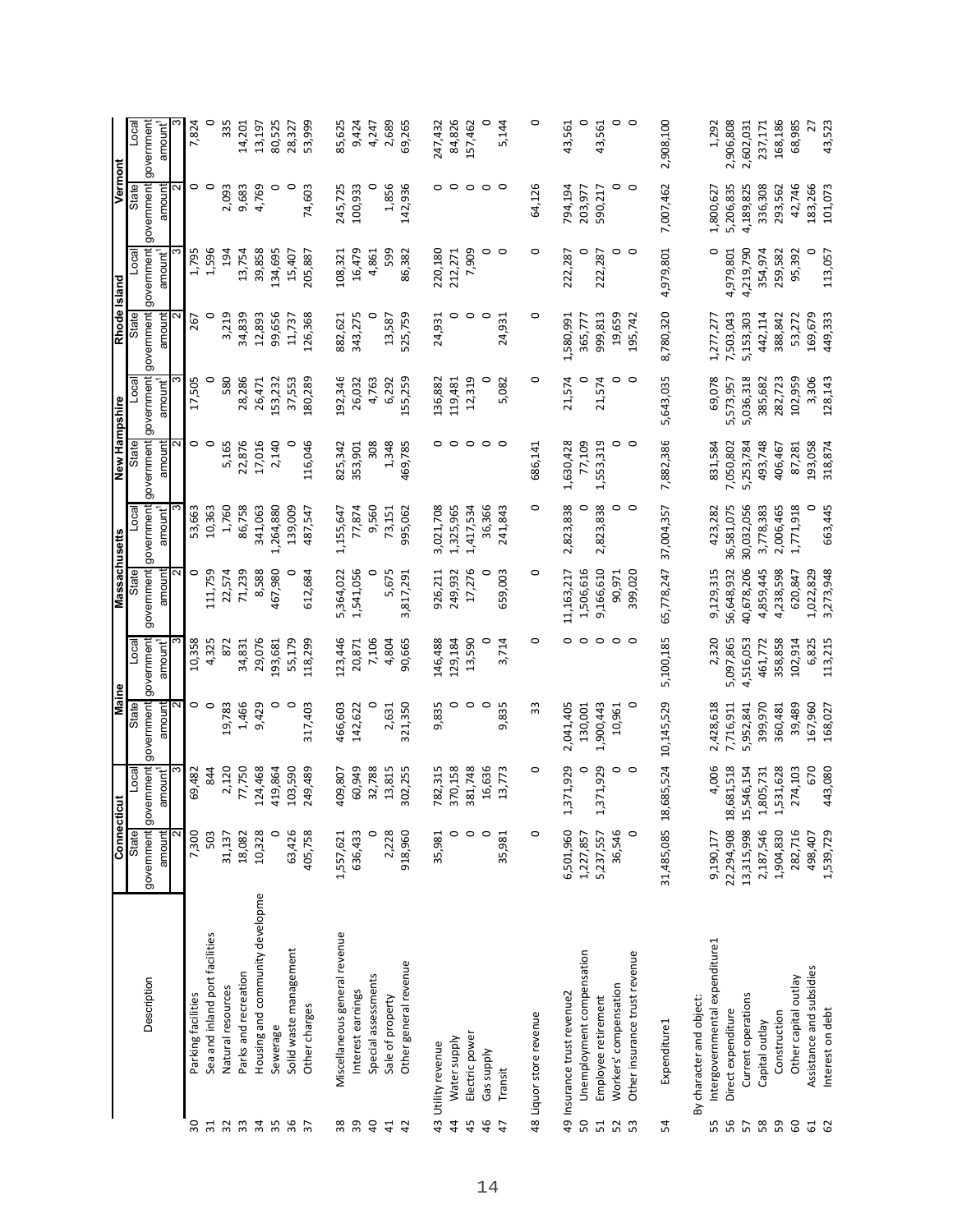|                 |                                         | Connectic      | ă                                  | <b>Maine</b> |                          | <b>Massachusetts</b> |                     | New Hampshire |                     | Rhode Island |                          | Vermont    |                     |
|-----------------|-----------------------------------------|----------------|------------------------------------|--------------|--------------------------|----------------------|---------------------|---------------|---------------------|--------------|--------------------------|------------|---------------------|
|                 |                                         | State          | Loca                               | State        | $\overline{\phantom{a}}$ | State                | Local               | State         | Loca                | State        | $\overline{\phantom{a}}$ | State      | Local               |
|                 | Description                             | government     | ernment<br>$rac{8}{100}$           | government   | government               | government           | government          | government    | government          | government   | government               | government | government          |
|                 |                                         | amount         | amount <sup>1</sup>                | amount       | amount <sup>1</sup>      | amount               | amount <sup>1</sup> | amount        | amount <sup>1</sup> | amount       | amount <sup>1</sup>      | amount     | amount <sup>1</sup> |
|                 |                                         |                |                                    |              |                          |                      |                     |               |                     |              |                          |            |                     |
| යි              | Insurance benefits and repayments       | 4,753,228      | 885,883                            | 1,028,113    | 0                        | 6,814,504            | 2,107,191           | 791,338       | 20,508              | 1,288,614    | 291,980                  | 396,363    | 24,056              |
| $\mathfrak{g}$  | Exhibit: Salaries and wages             | 4,535,378      | 349,004<br>$\infty$                | 1,069,165    | 2,305,517                | 7,084,206            | 14,671,904          | 1,156,326     | 2,656,323           | 1,325,482    | 1,904,537                | 959,299    | 1,302,797           |
|                 | 65 Direct expenditure by function       | 22,294,908     | 681,518<br>$\overline{18}$         | 7,716,911    | 5,097,865                | 56,648,932           | 36,581,075          | 7,050,802     | 5,573,957           | 7,503,043    | 4,979,801                | 5,206,835  | 2,906,808           |
| 99              | Direct general expenditure              | 17,026,896 16, | 888,943                            | 6,667,873    | 4,939,156                | 16,572,438           | 31,412,664          | 5,698,524     | 5,374,499           | 6,041,741    | 4,450,42                 | 4,749,703  | 2,601,539           |
| 67              | Capital outlay                          | 2,053,331      | ,642,513<br>$\overline{a}$         | 399,970      | 429,127                  | 3,627,135            | 3,359,685           | 488,926       | 334,324             | 429,602      | 274,099                  | 336,287    | 199,959             |
| 68              | Other direct general expenditure        | 14,973,565     | 246,430<br>15,                     | 6,267,903    | 4,510,029                | 42,945,303           | 28,052,979          | 5,209,598     | 5,040,175           | 5,612,139    | 4,176,327                | 4,413,416  | 2,401,580           |
|                 |                                         |                | 530,896<br>$\overline{\mathbf{r}}$ |              | 2,397,126                |                      | 15,385,363          |               | 2,402,730           |              | 1,991,219                |            | 950,585             |
|                 | Education services:                     |                |                                    |              |                          |                      |                     |               |                     |              |                          |            |                     |
| 69              | Education                               | 4,122,653      | 358,047<br><u> ၅</u>               | 1,007,124    | 2,542,030                | 7,130,389            | 16,027,301          | 1,159,490     | 2,971,769           | 1,063,333    | 2,459,207                | 1,188,531  | 1,650,954           |
| $\overline{70}$ | Capital outlay                          | 604,097        | 453,033                            | 50,430       | 147,599                  | 974,708              | 1,238,394           | 122,717       | 144,110             | 12,390       | 78,511                   | 109,019    | 55,639              |
| $\mathbf{z}$    | Higher education                        | 3,399,363      | 0                                  | 782,344      | 0                        | 5,501,740            | 36,294              | 940,165       | 0                   | 692,395      |                          | 892,984    | 0                   |
| $\overline{z}$  | Capital outlay                          | 548,433        | $\circ$                            | 49,685       | $\circ$                  | 960,637              |                     | 110,063       | $\circ$             | 9,175        | 0                        | 108,224    | $\circ$             |
| 73              | Elementary & secondary                  | $\circ$        | 358,047<br>ച                       | 18,932       | 2,542,030                | 248,525              | 15,991,007          | 0             | 2,971,769           | 48,148       | 2,459,207                | 0          | 1,650,954           |
| 74              | Capital outlay                          | $\circ$        | 453,033                            | 493          | 147,599                  | 40                   | 1,238,394           | $\circ$       | 144,110             | 832          | 78,511                   | $\circ$    | 55,639              |
| 75              | Other education                         | 723,290        |                                    | 205,848      |                          | 1,380,124            |                     | 219,325       | 0                   | 322,790      | 0                        | 295,547    |                     |
| 76              | Libraries                               | 10,705         | 155,335                            | 4,215        | 38,320                   | 16,474               | 295,476             | 2,144         | 54,351              | 2,431        | 38,754                   | 2,989      | 19,239              |
|                 | Social services and income maintenance: |                |                                    |              |                          |                      |                     |               |                     |              |                          |            |                     |
| 77              | Public welfare                          | 3,718,930      | 99,414                             | 3,238,502    | 49,711                   | 22,154,901           | 93,853              | 2,193,527     | 243,461             | 2,682,913    | 8,104                    | 1,843,184  | 2,054               |
| 78              | Cash assistance payments                | 178,929        | 670                                | 45,604       | 6,825                    | 463,428              |                     | 48,031        | 3,306               | 24,857       |                          | 45,168     | 27                  |
| 54              | Vendor payments                         | 2,548,350      | 314                                | 2,393,228    | 203                      | 20,215,638           | 0                   | 1,870,787     | 3,751               | 2,429,899    | 0                        | 1,136,099  | $\overline{c}$      |
| 80              | Other public welfare                    | 991,651        | 98,430                             | 799,670      | 42,683                   | 1,475,835            | 93,853              | 274,709       | 236,404             | 228,157      | 8,104                    | 661,917    | 2,015               |
| $\overline{81}$ | Hospitals                               | 1,437,042      | $\circ$                            | 62,151       | 112,036                  | 716,525              | 864,509             | 61,520        | dd                  | 66,227       | 0                        | 23,827     | $\overline{1}$      |
| 82              | Capital outlay                          | 54,057         | 0                                  |              | 1,007                    | 33,035               | 18,194              | 1,766         | 0                   | 367          | 0                        | ჯ          | 0                   |
| 83              | Health                                  | 905,120        | 156,688                            | 147,108      | 43,407                   | 1,412,304            | 160,048             | 97,799        | 18,316              | 186,540      | 20,585                   | 364,778    | 10,381              |
| 84              | Employment security administration      | 81,183         | $\circ$                            | 67,344       | ٥                        | 197,482              | 0                   | 31,529        | 0                   | 21,211       | 0                        | 2,144      | $\circ$ $\circ$     |
| 85              | Veterans' services                      | 28,383         | $\circ$                            | 258          | $\circ$                  | 81,675               | $\circ$             | 1,097         | $\circ$             | 1,365        | $\circ$                  | 3,850      |                     |
|                 | Transportation:                         |                |                                    |              |                          |                      |                     |               |                     |              |                          |            |                     |
| 86              | Highways                                | 1,593,893      | 682,138                            | 670,914      | 315,515                  | 2,753,908            | 1,107,207           | 463,068       | 294,296             | 313,017      | 134,263                  | 373,582    | 248,378             |
| 87              | Capital outlay                          | 1,090,846      | 114,901                            | 312,264      | 55,158                   | 1,498,849            | 299,778             | 259,097       | 53,014              | 222,508      | 19,054                   | 176,570    | 64,816              |
| $88\,$          | Air transportation (airports)           | 21,099         | 6,352                              | 201          | 51,803                   | 581,758              | 39,408              | 880           | 39,653              | 75,113       | 0                        | 16,117     | 24,234              |
| $89$            | Parking facilities                      | 3,592          | 45,462                             | $\circ$      | 4,591                    | 0                    | 16,790              | $\circ$       | 11,461              | 0            | 1,756                    | 0          | 7,659               |
| 90              | Sea and inland port facilities          | 361            | 507                                | 320          | 5,252                    | 97,214               | 8,313               | 110           | $\circ$             | $\circ$      | 2,720                    | $\circ$    | $\circ$             |
|                 | Public safety:                          |                |                                    |              |                          |                      |                     |               |                     |              |                          |            |                     |
| 92              | Police protection                       | 222,095        | 955,230                            | 90,368       | 220,007                  | 856,115              | 1,729,029           | 70,914        | 349,417             | 87,077       | 361,112                  | 104,081    | 114,483             |
| 93              | Fire protection                         | $\circ$        | 627,223                            | 0            | 166,842                  | 0                    | 1,297,657           | 0             | 258,278             | 0            | 335,484                  | 0          | 71,579              |
| $\overline{5}$  | Correction                              | 622,023        | $\circ$                            | 162.568      | 97,713                   | 952,578              | O                   | 145,827       | 80,154              | 199.314      | 22,049                   | 151,528    | 457                 |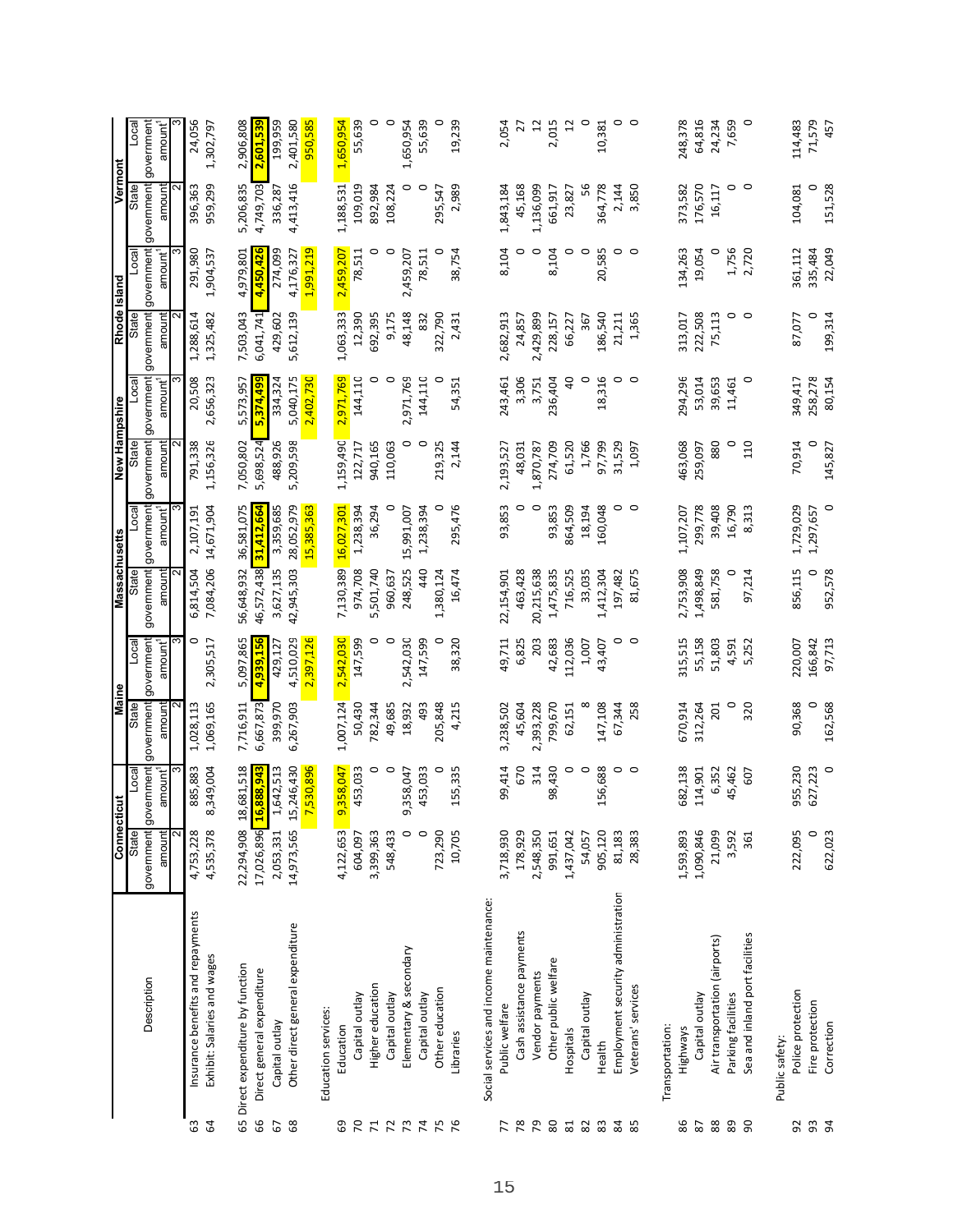|     |                                      | Connecti                 | 븅                      | <b>Maine</b>                 |                                   | Massachusetts        |                                   | New Hampshire        |                                   |                      | Rhode Island                      | Vermont              |                                   |
|-----|--------------------------------------|--------------------------|------------------------|------------------------------|-----------------------------------|----------------------|-----------------------------------|----------------------|-----------------------------------|----------------------|-----------------------------------|----------------------|-----------------------------------|
|     |                                      | State                    | Loca                   | <b>State</b>                 | $_{\text{local}}$                 | State                | Loca                              | State                | Loca                              | State                | Loca                              | State                | <u>local</u>                      |
|     | Description                          | government gov<br>amount | amount <sup>1</sup>    | ernment government<br>amount | government<br>amount <sup>1</sup> | government<br>amount | government<br>amount <sup>1</sup> | government<br>amount | government<br>amount <sup>1</sup> | government<br>amount | government<br>amount <sup>1</sup> | government<br>amount | government<br>amount <sup>1</sup> |
|     |                                      |                          |                        |                              |                                   |                      |                                   |                      |                                   |                      |                                   |                      |                                   |
| 95  | Capital outlay                       | 2,675                    | 0                      | 7,668                        | 461                               | 41,988               | 0                                 | 28,615               | 0                                 | 4,304                | F                                 | 1,130                | o                                 |
| 96  | Protective inspection and regulation | 75,717                   | 26,111                 | 36,365                       | 10,908                            | 89,471               | 213,628                           | 49,038               | 8,141                             | 22,596               | 10,655                            | 36,259               | 1,642                             |
|     | Environment and housing:             |                          |                        |                              |                                   |                      |                                   |                      |                                   |                      |                                   |                      |                                   |
| 5   | Natural resources                    | 198,914                  | 16,822                 | 137,181                      | 9,942                             | 223,895              | 24,236                            | 57,101               | 8,019                             | 49,743               | 15,574                            | 110,675              | 2,980                             |
| 98  | Capital outlay                       | 39,715                   | 7,219                  | 6,361                        | 1,189                             | 43,677               | 3,214                             | 5,838                | 725                               | 2,649                | 1,275                             | 5,018                | 673                               |
| 99  | Parks and recreation                 | 29,049                   | 223,272                | 7,066                        | 88,079                            | 194,884              | 300,894                           | 26,014               | 83,061                            | 60,176               | 47,393                            | 21,251               | 41,376                            |
| 100 | Capital outlay                       | 12,422                   | 17,890                 | 221                          | 13,254                            | 33,394               | 81,600                            | 2,019                | 9,515                             | 7,467                | 3,976                             | 1,060                | 5,307                             |
| 101 | Housing and community developme      | 178,764                  | 609,342                | 177,099                      | 108,793                           | 1,141,322            | 1,562,754                         | 113,325              | 103,209                           | 82,187               | 177,534                           | 93,898               | 65,543                            |
| 102 | Sewerage                             | $\circ$                  | 638,766                | 0                            | 215,384                           | 303,389              | 1,122,697                         | 21,214               | 141,008                           | 53,744               | 130,153                           | 2,059                | 72,184                            |
| 103 | Capital outlay                       | $\circ$                  | 308,711                | $\circ$                      | 61,134                            | 132,901              | 329,248                           | 1,026                | 48,117                            |                      | 43,846                            | $\Xi$                | 12,317                            |
| 104 | Solid waste management               | 75,346                   | 187,637                | $\circ$                      | 116,675                           | 808                  | 399,150                           | 31,144               | 95,557                            | 45,470               | 57,162                            | 3,345                | 32,728                            |
| 105 | Capital outlay                       | 12,766                   | 6,938                  | $\circ$                      | 3,062                             | $\circ$              | 20,099                            | 174                  | 3,779                             | 9,269                | 345                               |                      | 1,892                             |
|     | Governmental administration:         |                          |                        |                              |                                   |                      |                                   |                      |                                   |                      |                                   |                      |                                   |
| 106 | Financial administration             | 367,759                  | 240,346                | 206,913                      | 47,032                            | 577,162              | 368,745                           | 97,210               | 88,960                            | 167,521              | 45,619                            | 84,255               | 30,271                            |
| 107 | <b>Judicial and legal</b>            | 634,448                  | 43,149                 | 90,246                       | 21,819                            | 1,153,986            | 66,581                            | 130,774              | 31,421                            | 129,204              | 30,045                            | 70,661               | 5,866                             |
| 108 | General public buildings             | 1,029                    | 108,845                | 40,125                       | 40,328                            | 415,131              | 615,348                           | 33,362               | 55,073                            | 53,807               | 27,371                            | 6,261                | 18,526                            |
| 109 | Other governmental administration    | 433,720                  | 260,048                | 34,000                       | 119,242                           | 212,441              | 232,340                           | 39,394               | 145,498                           | 56,400               | 68,932                            | 32,867               | 67,177                            |
| 110 | Interest on general debt             | 1,539,729                | 393,138                | 168,027                      | 103,311                           | 2,960,038            | 580,501                           | 318,874              | 112,614                           | 448,794              | 100,806                           | 101,073              | 30,148                            |
|     | General expenditure, n.e.c.:         |                          |                        |                              |                                   |                      |                                   |                      |                                   |                      |                                   |                      |                                   |
| 111 | Miscellaneous commercial activities  | 728                      | 4,359                  | $\circ$                      | 9,948                             | $\circ$              | 20,283                            | $\circ$              | 5,767                             | 4,019                | 1,121                             | 27,944               | 10,371                            |
| 112 | Other and unallocable                | 724,614                  | 050,612<br>$\mathbf 2$ | 319,778                      | 400,468                           | 2,348,588            | 4,265,916                         | 553,169              | 174,975                           | 169,539              | 354,027                           | 84,544               | 73,297                            |
| 113 | Utility expenditure                  | 514,784                  | 906,692                | 20,925                       | 158,709                           | 3,261,990            | 3,061,220                         | 14,669               | 178,950                           | 172,688              | 237,395                           | ನ                    | 281,213                           |
| 114 | Capital outlay                       | 134,215                  | 163,218                | 0                            | 32,645                            | 1,232,310            | 418,698                           | 4,822                | 51,358                            | 12,512               | 80,875                            | $\overline{z}$       | 37,212                            |
| 115 | Water supply                         | 38                       | 371,923                | $\circ$                      | 126,544                           | 258,260              | 1,180,976                         | 0                    | 146,828                           | 197                  | 229,954                           | $\circ$              | 85,392                            |
| 116 | Electric power                       | $\circ$                  | 359,351                | $\circ$                      | 14,260                            | 14,048               | 1,354,253                         | $\circ$              | 12,512                            | 0                    | 7,441                             | $\circ$              | 163,436                           |
| 117 | Gas supply                           | $\circ$                  | 24,350                 | $\circ$                      | SO                                | 0                    | 31,925                            | 0                    | 0                                 | 0                    | 0                                 | $\circ$              | 0                                 |
| 118 | Transit                              | 514,746                  | 151,068                | 20,925                       | 17,855                            | 2,989,682            | 494,066                           | 14,669               | 19,610                            | 172,491              | $\circ$                           | $\overline{21}$      | 32,385                            |
| 119 | Liquor store expenditure             | 0                        | $\circ$                | 0                            | $\circ$                           | 0                    | 0                                 | 546,271              | 0                                 | 0                    | 0                                 | 60,748               | 0                                 |
| 120 | Insurance trust expenditure          | 4,753,228                | 885,883                | 1,028,113                    | $\circ$                           | 6,814,504            | 2,107,191                         | 791,338              | 20,508                            | 1,288,614            | 291,980                           | 396,363              | 24,056                            |
| 121 | Unemployment compensation            | 722,677                  | 0                      | 94,725                       | $\circ$ $\circ$                   | 1,515,911            | 0                                 | 55,346               | 0                                 | 153,857              | 0                                 | 69,924               | 0                                 |
| 122 | Employee retirement                  | 4,004,335                | 885,883                | 933,388                      |                                   | 5,259,248            | 2,107,191                         | 735,992              | 20,508                            | 943,578              | 291,980                           | 326,439              | 24,056                            |
| 123 | Workers' compensation                | 26,216                   | 0                      | 0                            | $\circ$                           | 39,345               | 0                                 | 0                    | 0                                 | 1,175                | 0                                 | 0                    | $\circ$                           |
| 124 | Other insurance trust                | $\circ$                  | $\circ$                | $\circ$                      | $\circ$                           |                      | $\circ$                           | $\circ$              | $\circ$                           | 190,004              | $\circ$                           | $\circ$              | $\circ$                           |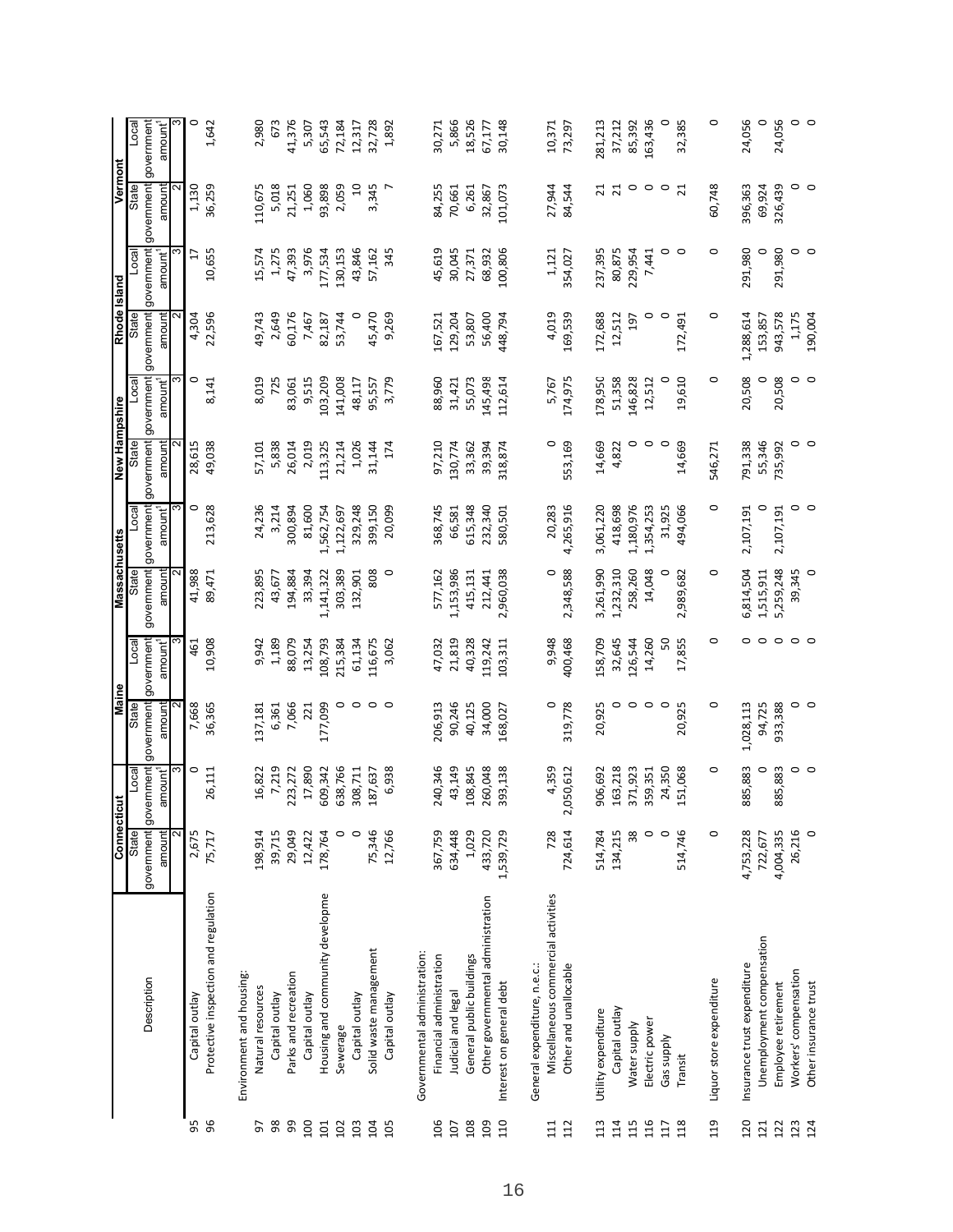|     |                                                         | Connecticut                                 |           | Maine               |                     | Massachusetts         |                                                                                         | New Hampshire |                      | Rhode Island |                     | Vermont   |                          |
|-----|---------------------------------------------------------|---------------------------------------------|-----------|---------------------|---------------------|-----------------------|-----------------------------------------------------------------------------------------|---------------|----------------------|--------------|---------------------|-----------|--------------------------|
|     |                                                         | State                                       | Local     | State               | Loca                | State                 | Loca                                                                                    | State         | Loca                 | State        | Local               | State     | $\overline{\phantom{a}}$ |
|     | Description                                             | government government government government |           |                     |                     |                       | government government government government government government government government |               |                      |              |                     |           |                          |
|     |                                                         | amount                                      | amount'   | amount              | amount <sup>1</sup> | amount                | amount'                                                                                 | amount        | amount <sup>1</sup>  | amount       | amount <sup>1</sup> | amount    | amount <sup>1</sup>      |
|     |                                                         |                                             | ო         |                     |                     |                       | ო                                                                                       |               |                      |              |                     |           |                          |
| 125 | Debt outstanding                                        | 38,756,156 11                               | ,241,788  | 4,750,384           | 3,102,943           | 77,043,165 19,953,843 |                                                                                         | 7,739,447     | 2,670,879            | 8,932,377    | 2,683,372           | 3,502,960 | 1,250,722                |
|     | 126 Short-term                                          |                                             | 439,411   |                     | 4,388               | 49,414                | 1,500,527                                                                               |               | 5,693                | 63,695       | 21,634              | 224,670   | 24,637                   |
|     | 127 Long-term                                           | 38,756,156 10                               | ,802,377  | 4,750,384           | 3,098,555           | 76,993,751            | 18,453,316                                                                              | 7,739,447     | 2,665,186            | 8,868,682    | 2,661,738           | 3,278,290 | 1,226,085                |
| 130 | Public debt for private purposes                        | 12,628,164                                  | 35,915    | 1,959,530           | 23,852              | 22,412,187            | 41,427                                                                                  | 3,927,178     | 9,005                | 4,772,407    |                     | 1,450,732 | 1,344                    |
|     | 134 Long-term debt issued                               | 6,229,478                                   | ,232,216  | 645,026             | 389,639             | 7,782,972             | 2,723,913                                                                               | 1,494,359     | 228,270              | 1,186,237    | 323,100             | 842,735   | 145,924                  |
|     | 135 Long-term debt retired                              | 4,224,793                                   | ,458,478  | 631,940             | 349,519             | 6,526,807             | 2,381,566                                                                               | 1,663,401     | 270,504              | 1,293,341    | 318,355             | 846,401   | 128,864                  |
| 136 | Cash and security holdings                              | 48,292,915 16                               |           | ,412,358 19,770,340 |                     | 2,434,732 105,180,584 | 33,895,234 15,216,594                                                                   |               | 3,214,310 16,621,465 |              | 3,222,359           | 8,633,433 | 1,160,129                |
|     | 137 Insurance trust funds                               | 31,052,311 10                               |           | ,272,303 14,004,345 |                     | 59,482,375            | 20,918,868                                                                              | 8,511,912     | 224,534              | 7,634,872    | 1,682,254           | 4,493,714 | 279,520                  |
| 138 | Unemployment compensation                               | 482,330                                     |           | 406,013             |                     | 1,096,984             |                                                                                         | 298,994       |                      | 312,491      |                     | 353,539   |                          |
| 139 | Employee retirement                                     | 30,526,495 10                               |           | ,272,303 13,587,352 |                     | 58,322,811            | 20,918,868                                                                              | 8,212,918     | 224,534              | 7,215,304    | 1,682,254           | 4,140,175 | 279,520                  |
| 140 | Workers' compensation                                   | 43,486                                      |           | 10,980              |                     | 11,619                | 0                                                                                       |               |                      |              |                     |           |                          |
| 141 | Miscellaneous                                           |                                             |           | 0                   |                     | 50,961                |                                                                                         |               |                      | 107,077      |                     |           |                          |
|     | 142 Other than insurance trust funds<br>By purpose:     | 17,240,604                                  | 5,140,055 | 5,765,995           | 2,434,732           | 45,698,209 12,976,366 |                                                                                         | 6,704,682     | 2,989,776            | 8,986,593    | 1,540,105           | 4,139,719 | 880,609                  |
| 143 | Offsets to debt                                         | 14,060,214                                  | 311,426   | 3,533,877           | 110,266             | 32,617,803            | 273,159                                                                                 | 4,741,402     | 17,254               | 6,547,894    | 19,423              | 2,207,073 | 107,942                  |
| 144 | <b>Bond funds</b>                                       | 417,808                                     | 650,002   | 108,658             | 232,715             | 1,331,652             | 1,950,168                                                                               | 121,044       | 127,633              | 184,274      | 180,906             | 14,487    | 63,600                   |
| 145 | Other                                                   | 2,762,582                                   | ,178,627  | 2,123,460           | 2,091,751           | 11.748.754            | 10,753,039                                                                              | 1,842,236     | 2.844.889            | 2,254,425    | 1,339,776           | 1,918,159 | 709,067                  |
|     | Duplicative intergovernmental transactions are excluded |                                             |           |                     |                     |                       |                                                                                         |               |                      |              |                     |           |                          |
|     |                                                         | $\tilde{\mathbf{z}}$                        |           |                     |                     |                       |                                                                                         |               |                      |              |                     |           |                          |

Abbreviations and symbols: - zero or rounds to zero; (X) not applicable<br>n.e.c. = "not elsewhere classified" Abbreviations and symbols: - zero or rounds to zero; (X) not applicable

n.e.c. = "not elsewhere classified"